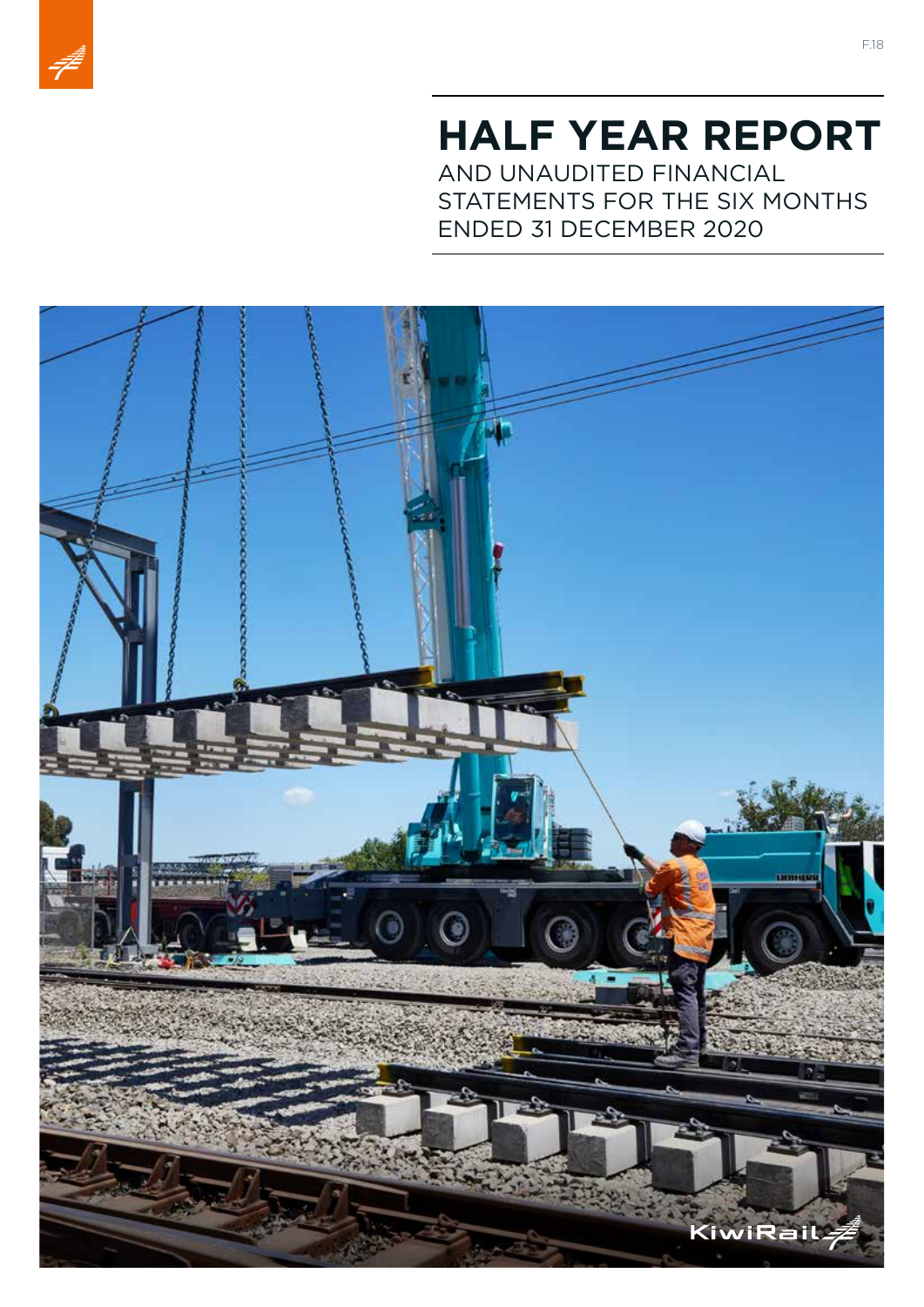*FRONT COVER PHOTO:*

*A KiwiRail team member guides new sleepers and rail in to place during replacement of Turnout 1558A near Westfield Terminal during Auckland Anniversary Weekend, 2020. The work is part of a significant remediation project that began in August 2019 to repair and improve the Auckland Metro Network.*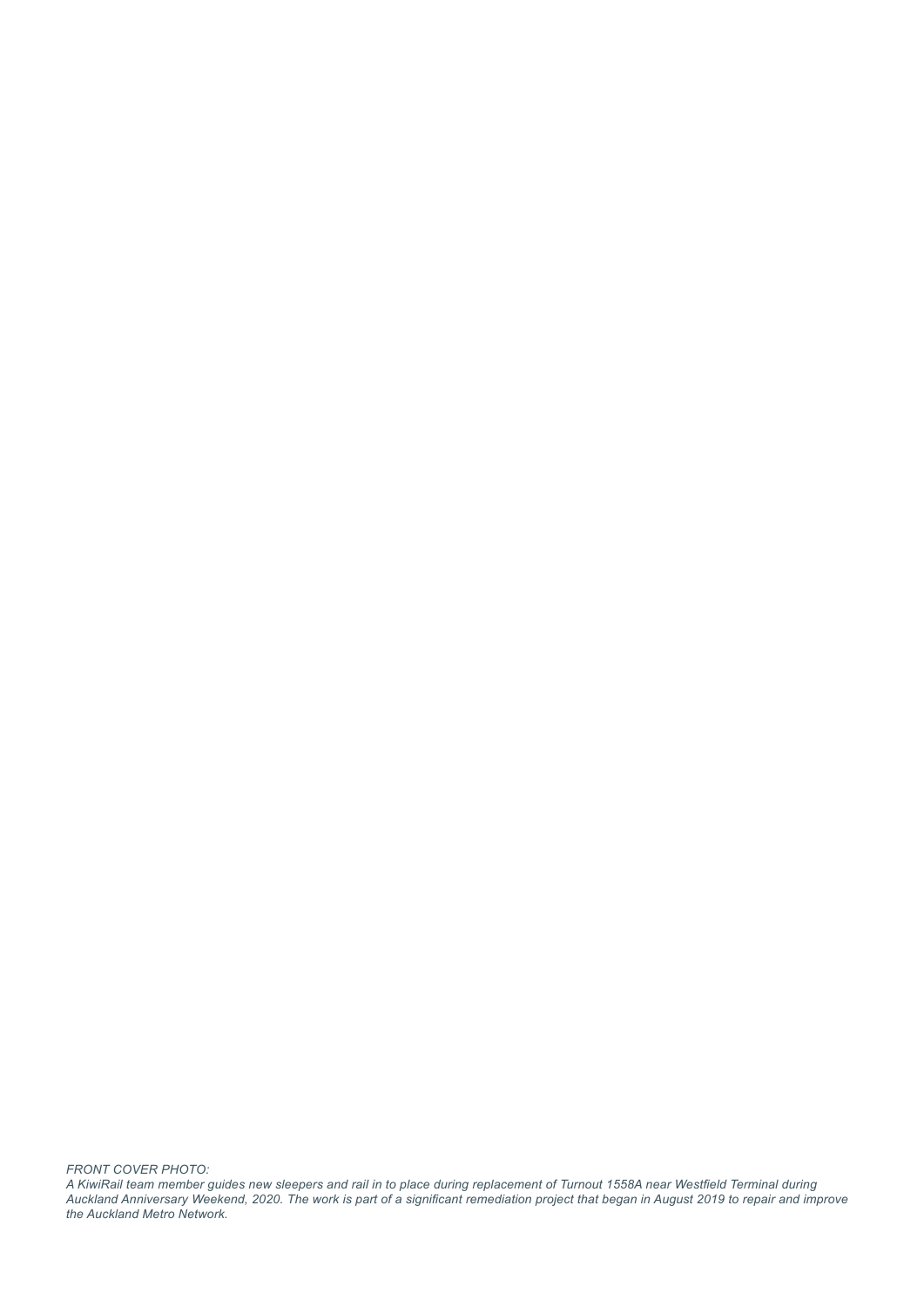### **CONTENTS**

| Our purpose                    | 4  |
|--------------------------------|----|
| Highlights from Half Year 2021 | 6  |
| Chair's report                 | 8  |
| Group Chief Executive's report | 10 |
| Revenue                        | 13 |
| <b>Financial Statements</b>    | 14 |
| Key Performance Indicators     | 23 |



*A freight train passes through the Heatherlea East Road level crossing just north of Levin. KiwiRail continues to promote safe behaviour at railway level crossings and has worked closely with Waka Kotahi NZ Transport Agency and road controlling authorities to help deliver a \$26 million nationwide programme of level crossing upgrades.*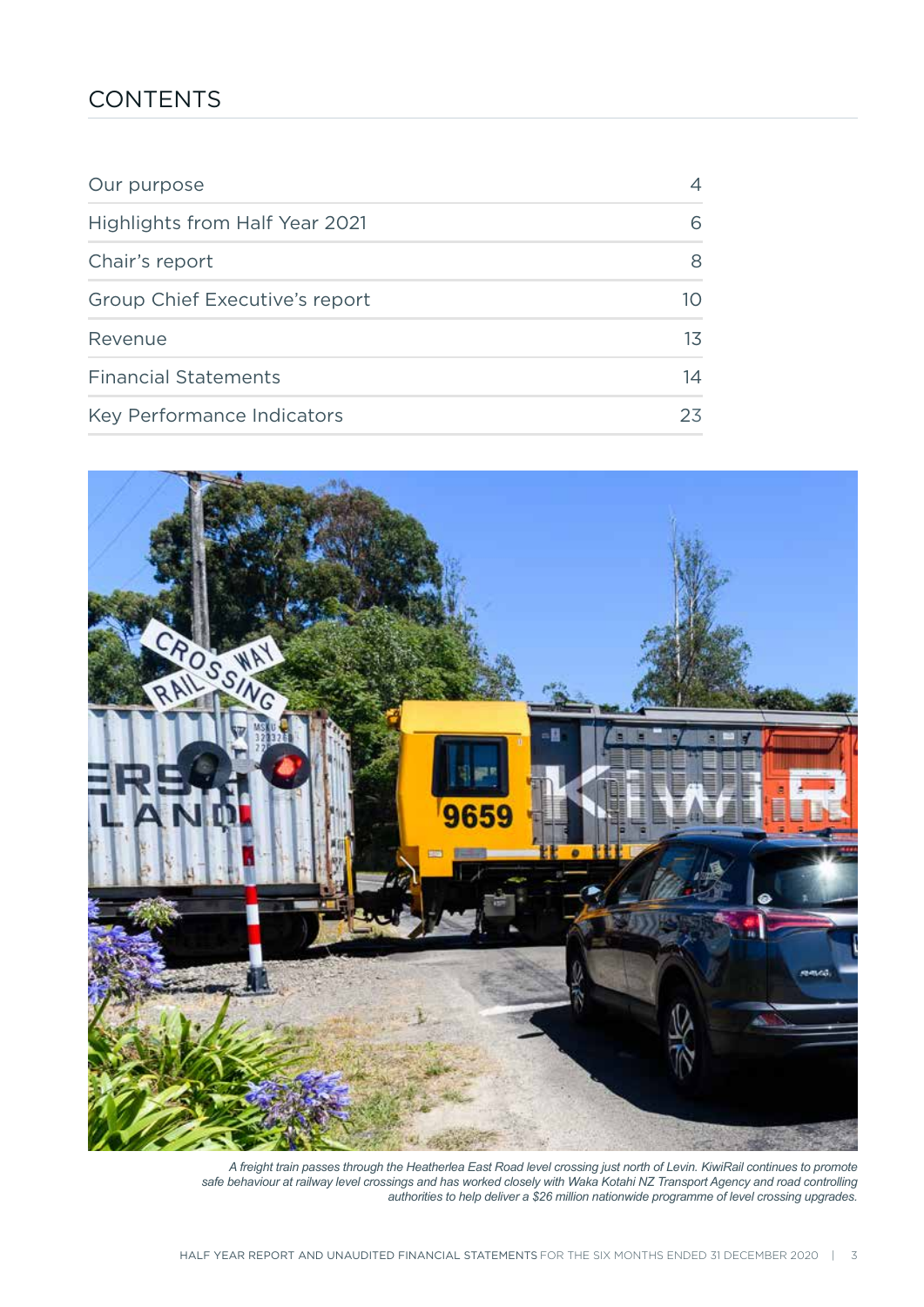### OUR PURPOSE

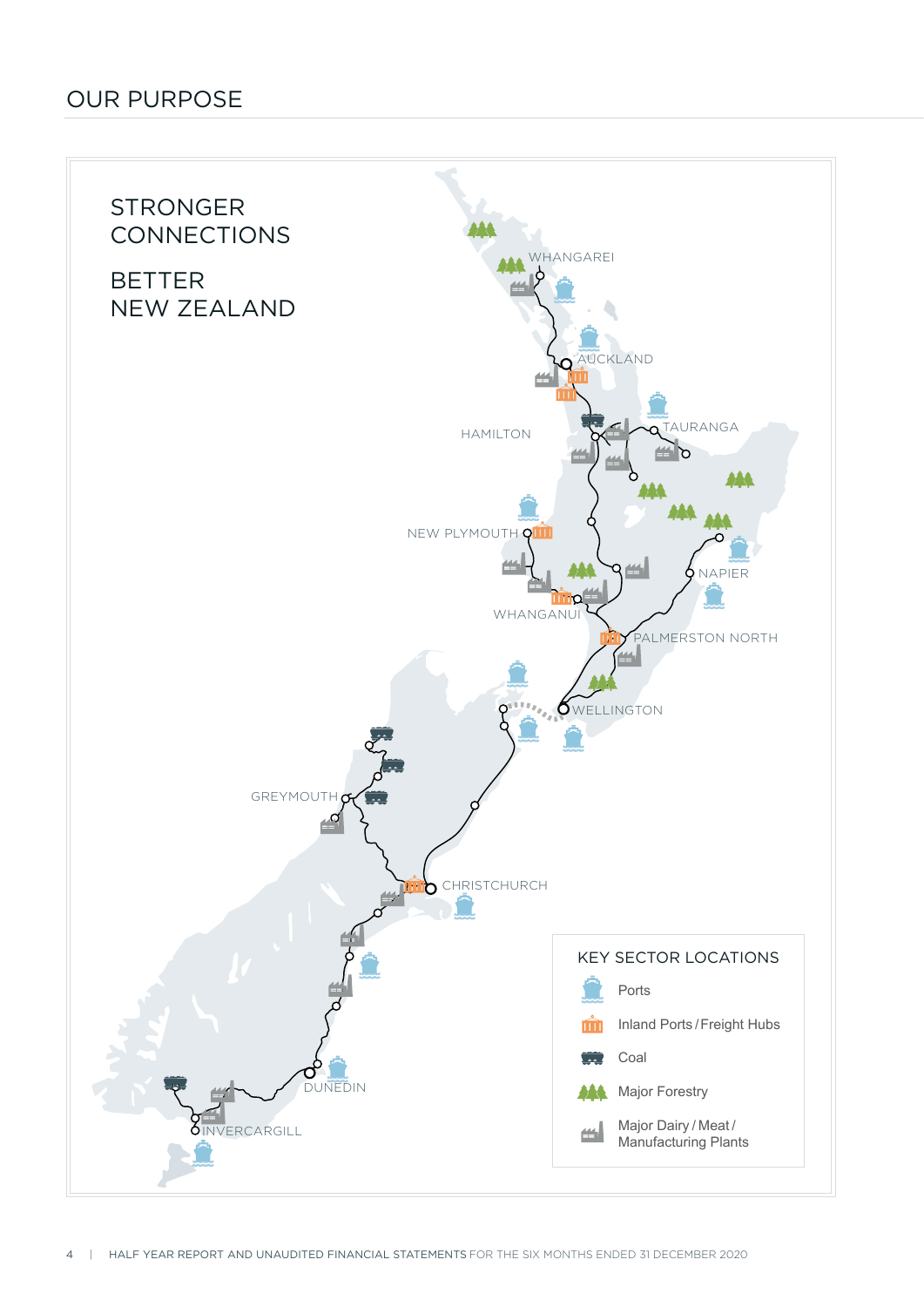

Commuters make 28 million low-carbon journeys each year on our network



More than 18 million tonnes of freight is transported each year

### **Property**

Manage more than 17,800 hectares of land



Own more than 1,350 buildings

Manage 10,000+ leases, licences and grants

### **Sustainability**



Reduce heavy vehicle impact by more than 1.1 million trucks per year

Every tonne of freight carried by rail is a 70% emissions saving over road **Track** mmmm

3,700 km of track operated and maintained six million sleepers, of which 50% are concrete

# **Freight task**

Around 12% of New Zealand's total freight task (tonnes-km) is carried on rail



The total value of rail to New Zealand's economy is approximately \$1.5 billion every year\*

### **Interislander**



Three ships 747,000 passengers 3,700 sailings per year



43,000 freight train departures each year 247 locomotives

### **Infrastructure**



3,100 signals 1,500 public level crossings 106 tunnels 1,344 bridges



Three long-distance passenger experiences between Auckland and Greymouth



Stops at 24 towns and cities in New Zealand



Transport around 25% of New Zealand's exports



17% 30 years old and under

The Value of Rail in New Zealand – 2016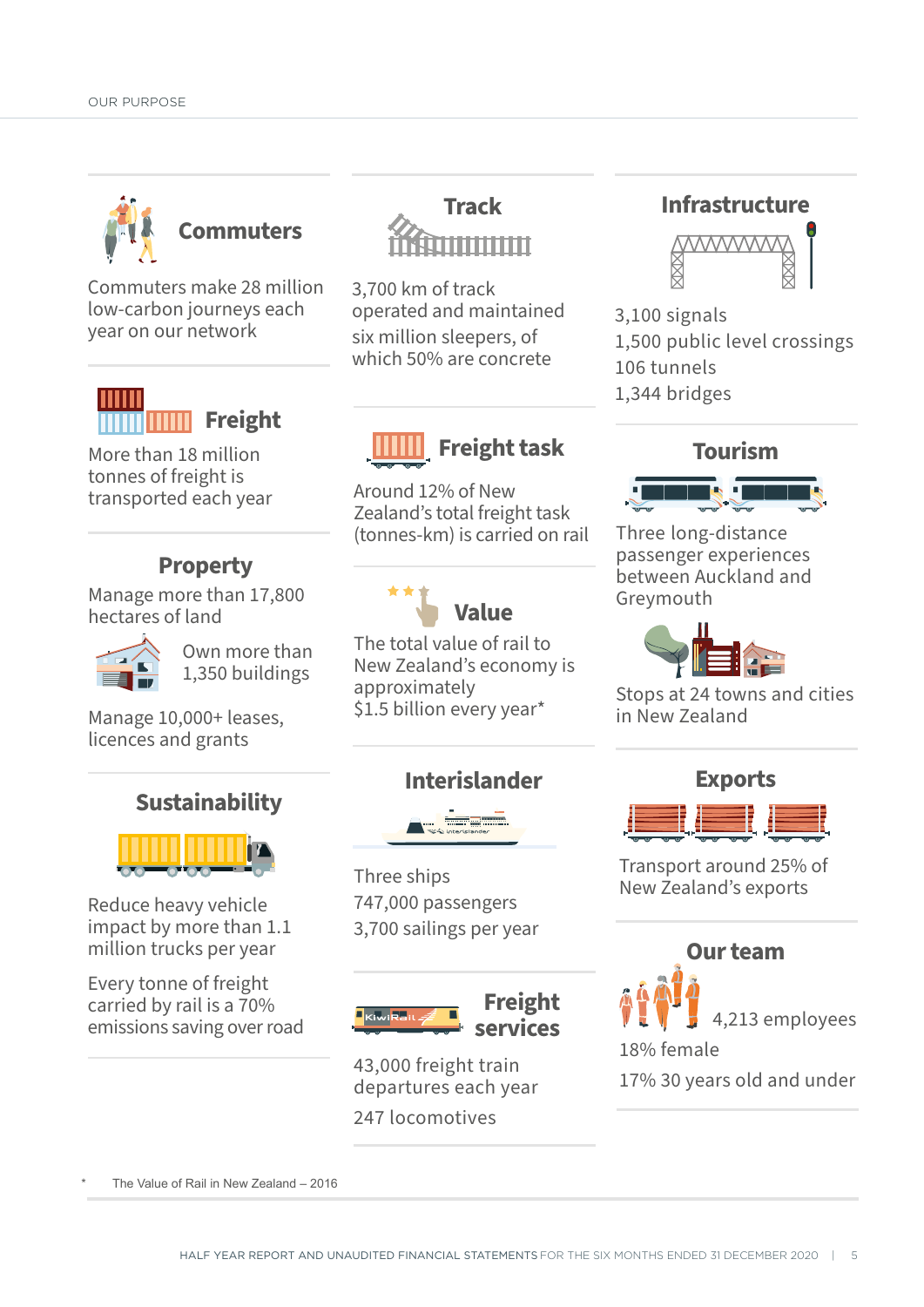

### FINANCIAL

\$28.6 million operating surplus<sup>1</sup> up \$1.7 million on prior year.

\$326.5 million revenue<sup>1</sup>, excluding the impact of fuel cost recoveries up \$4.8 million on prior year.

Growth in domestic freight and Interislander commercial vehicles of 11% and 6% respectively on HY20 with increased volumes moving between the North and South Islands.

**\$28.6M**

**OPERATING SURPLUS UP \$1.7 MILLION ON PRIOR YEAR**



### PFOPI<sub>F</sub>

Staff engagement score (eNPS) improved from +24 to +27, meaning that more of our people would recommend KiwiRail as a place to work.

New flexible working guidelines were embedded, with more employees set up to work from home, alternating with working on site.

Increased focus on diversity and inclusion, with Mana Wahine (our women's network) operating in three main centres (Wellington, Auckland and Christchurch), Rainbow network, Kapa Kotahi (younger workers network) and Te Kupenga Mahi (our Māori network) all showing growth. Pink Shirt Day was again well supported as we took a stand to stamp out bullying.

Investment in Toi Toi Leadership programme developing leaders who are making a difference in their workplace, whanau and in their local communities.

Continued progress with improving fixed and portable amenities for our staff, with particular attention on providing practical amenities for our female employees.

**STAFF ENGAGEMENT SCORE (eNPS) IMPROVED FROM +24 TO +27 +27**



### ASSETS

Substantial progress made on Auckland Metro Recovery Project, with 86km of re-rail, 15,300 sleepers and 72km of destress completed.

KiwiRail named Hyundai Mipo Dockyard (HMD) based in Ulsan, South Korea as its preferred shipyard to build the two new Interislander ferries.

Kaiwharawhara settled on as the location of the Wellington Ferry Terminal and work progresses on the design and commercial arrangements for the Picton Terminal.

KiwiRail committed to buying 10 more DL locomotives to add to its North Island fleet.

Significant progress on the Northland Line work to enable Hi-Cube services to run on the line.



1. Operating surplus represents earnings before depreciation & amortisation, interest, impairment, capital grants and fair value changes. HY21 revenue and operating surplus excludes impact of non-recurring items.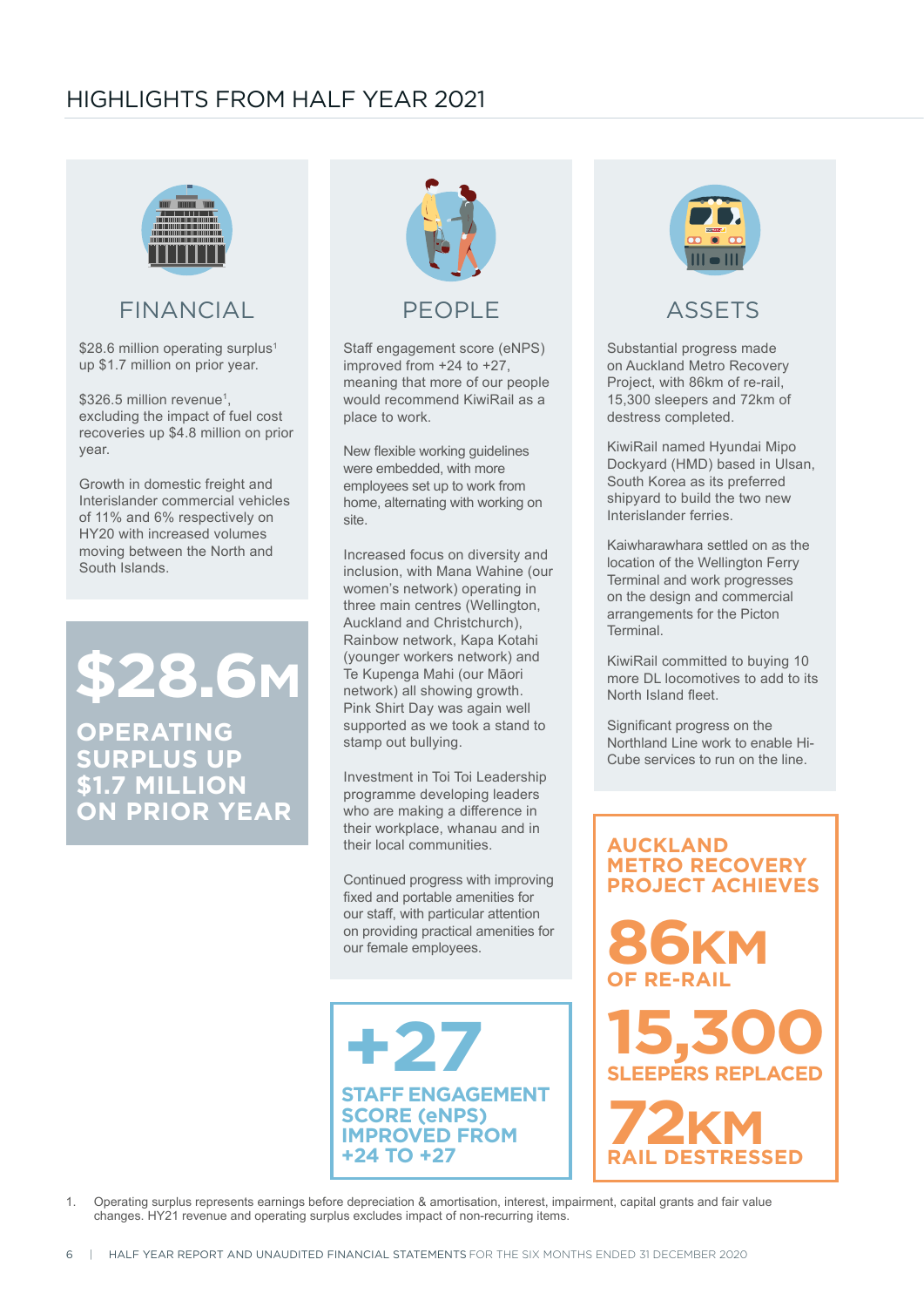

### RELATIONSHIPS

Kawenata, or understanding of joint behaviour, confirmed with four Iwi/Hapū. To be formally signed with Tainui, Ngāti Kauwhata, Ngāti Hine, and Te Korowai.

Interislander reached impressive customer satisfaction levels at 91%, alongside a 61 net promoter score.

Working alongside the RMTU, our 'High Performance High Engagement' approach continues to deliver positive outcomes for safety, productivity and engagement. For example, we worked with staff, the RMTU and health experts to complete a fatigue study which has improved safety and wellbeing for our locomotive engineers.

Rail safety week ran from 10 August, with the theme of "near miss" memorials. The safety campaign generated more than 1.5 million views of the safety video, alongside over 630,000 people reached on social media platforms.

Carrying out the Northland Line upgrade, KiwiRail was committed to ensuring Northland businesses benefitted from the project, with a focus on using local contractors and suppliers where possible.

**MORE THAN 1.5M VIEWS OF RAIL SAFETY WEEK CAMPAIGN VIDEO 1.5M**



Reduced heavy vehicle impact of 546,979 truck trips, saving 49.9 million litres in fuel and 134,104 tonnes of CO $_2$ -e emissions.

Renewed our partnership with the Energy Efficiency and Conservation Authority (EECA) for another three-year term. As part of the new partnership, we successfully applied for co-funding to support two energy efficiency projects: an energy audit of our Southdown Container Terminal site, and a timetable optimisation review of our South Island coal freight route.

We have completed 16 waste reviews across different areas of the business, and held workshops to identify opportunities to reduce waste being sent to landfill.

**RES OF FUEL TONNES OF**  CO<sub>2</sub>-e EMISSIONS **134,104 49.9M SAVED**



### SKILLS AND KNOW-HOW

KiwiRail, along with Waka Kotahi NZ Transport Agency, the North Canterbury Transport Infrastructure Recovery Alliance and Te Rūnanga o Kaikōura received the Prime Minister's Award for the work done in restoring transport networks following the 2016 Kaikōura earthquake.

More than 19,800 e-learning modules completed, 88 per cent of the full-year target.

We launched BeSafe4, a new programme that is part of our Zero Harm strategy to build a strong safety culture.

**MORE THAN E-LEARNING MODULES COMPLETED BY OUR EMPLOYEES AND CONTRACTORS 19,800**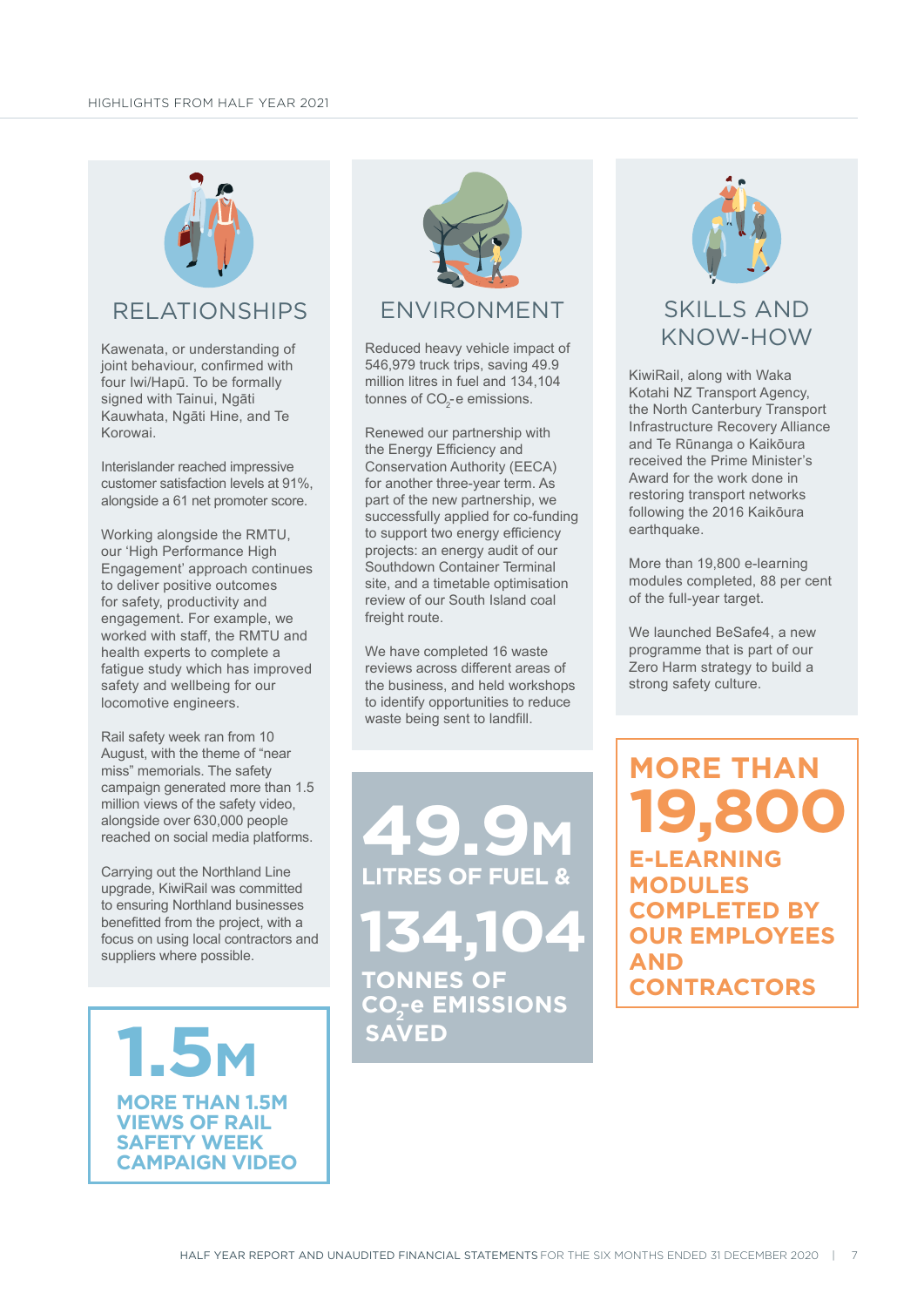KiwiRail is in the midst of an exciting transformation on the back of Government investment of more than \$4 billion since 2017. While it has been rewarding to see the tangible evidence of that in new and upgraded rail infrastructure in the first half of FY2021, more than just visible changes are underway.



Aside from renewing rail assets, rail is being integrated into the transport funding system and we're improving our commercial return through our "Pathway to Profit" strategy.

New Zealand's railways are the product of generations of investment by successive governments, and the outcome of consistent effort by many generations of workers. Right now, New Zealand has an opportunity to renew its railways to make better use of what it has, including the 3,700km of track that KiwiRail operates and maintains. For its part, KiwiRail aims to generate commercial returns, and unlock economic, transport network and environmental benefits for New Zealanders.

This objective is within our grasp. The Government's continued investment in the future of rail will ensure New Zealand's rail network is, like its road network, resilient and reliable. Trade is a cornerstone of New Zealand's economy and rail plays a vital part in

moving exports and imports to and from ports. Rail has long been part of a physically integrated transport network and now it's also being integrated in transport planning and funding.

In 2021, the New Zealand Rail Plan and the first Rail Network Investment Programme (RNIP) will be released. These follow the passage in 2020 of the Land Transport (Rail) Legislation Bill, enabling Waka Kotahi NZ Transport Agency to fund rail infrastructure from the National Land Transport Fund (NLTF) and providing a long-term pipeline of infrastructure investment. This is critical for funding and planning investment in longlife assets. The RNIP will identify the key rail investments required to bring our rail network back to a resilient and reliable state. These investments are aimed at shifting more freight from road to rail, extending options for passenger rail, and unlocking development potential in our communities. In short, it means

an integrated funding model for all transport modes. It maximises the benefits that road, rail, shipping and aviation each bring to the transport sector, enabling stronger economic and social connections and contributing to New Zealand's national decarbonisation objectives.

KiwiRail is also pursuing its pathway to profitability. The "above rail" activity – or the operations that we run on our network – comprises our rail freight, Scenic trains and Interislander businesses. Rail freight and Interislander together shift enormous volumes of freight and enable efficient movement of products for major New Zealand exporters. We have commenced the programme of renewing our locomotives, wagons and ferries – many of them ageing and with growing maintenance costs – to position our company for longterm sustainability. We thank our shareholder for the continued support to recapitalise the rail industry.

Of course, the past six months were impacted by COVID-19, including the second partial lockdown in August. The impact on our tourism trains – the Northern Explorer, Coastal Pacific, and TranzAlpine services – has been immense. The superb service provided by our team has had a far smaller market in the absence of international visitors. We look forward to the services recovering after it is deemed safe for New Zealand to reopen its borders. In the meantime, we must continue to monitor and respond to the market.

Notwithstanding the difficulties of operating in a Covid environment, the future for rail and for KiwiRail is exciting. A number of projects funded by the New Zealand Upgrade Programme and the Provincial Growth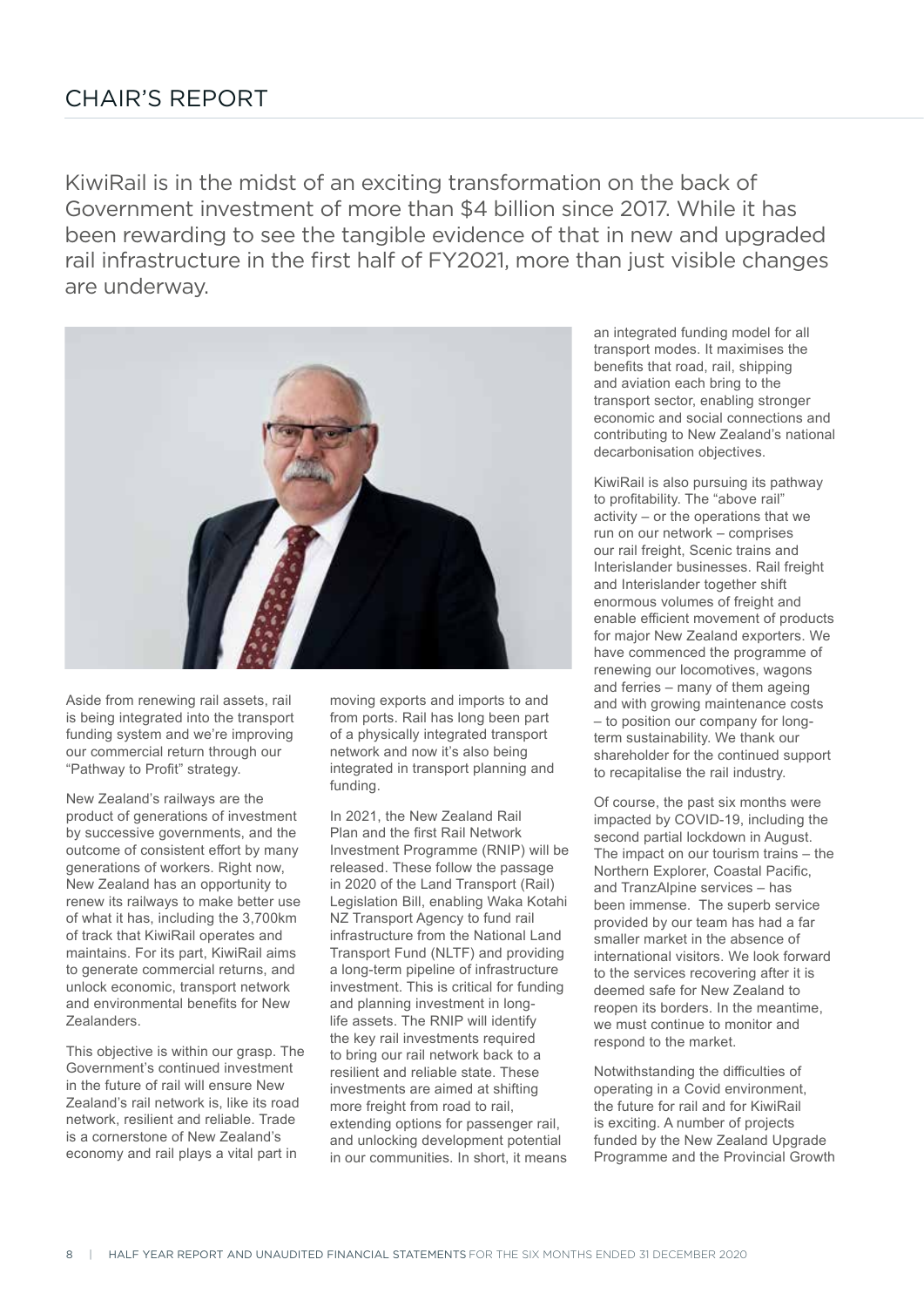Fund are under way at KiwiRail and we are immensely grateful for this investment. We are also growing our digital strategy so that it will be easier for our customers to do business with us, and there will be real time visibility of freight for them and for us. We remain committed to improving our environmental performance. Currently 42 per cent of KiwiRail's emissions are from ferries, and

51 per cent from rail operations. Our Interislander greenhouse gas emissions will improve as soon as our new ferries, due mid-decade, are commissioned.

My sincere thanks go to all those who contribute to KiwiRail's halfyear result, which was pleasing in the circumstances. Thanks to the board, to the skilled leadership of Group Chief Executive Greg Miller, the Executive and management, and to the whole KiwiRail team for their input.

**Brian Corban CNZM, QSO** Chair



*Workers lowering the floor inside one of the 13 tunnels on the Northland Line. Extensive work, including building five new bridges and laying 35,000 new sleepers, allowed us to successfully re-open the line between Swanson and Whangarei on schedule in January 2021. There is another big year of work ahead on this project which aims to help revitalise the Northland economy, and is financed by the Government's Provincial Growth Fund.*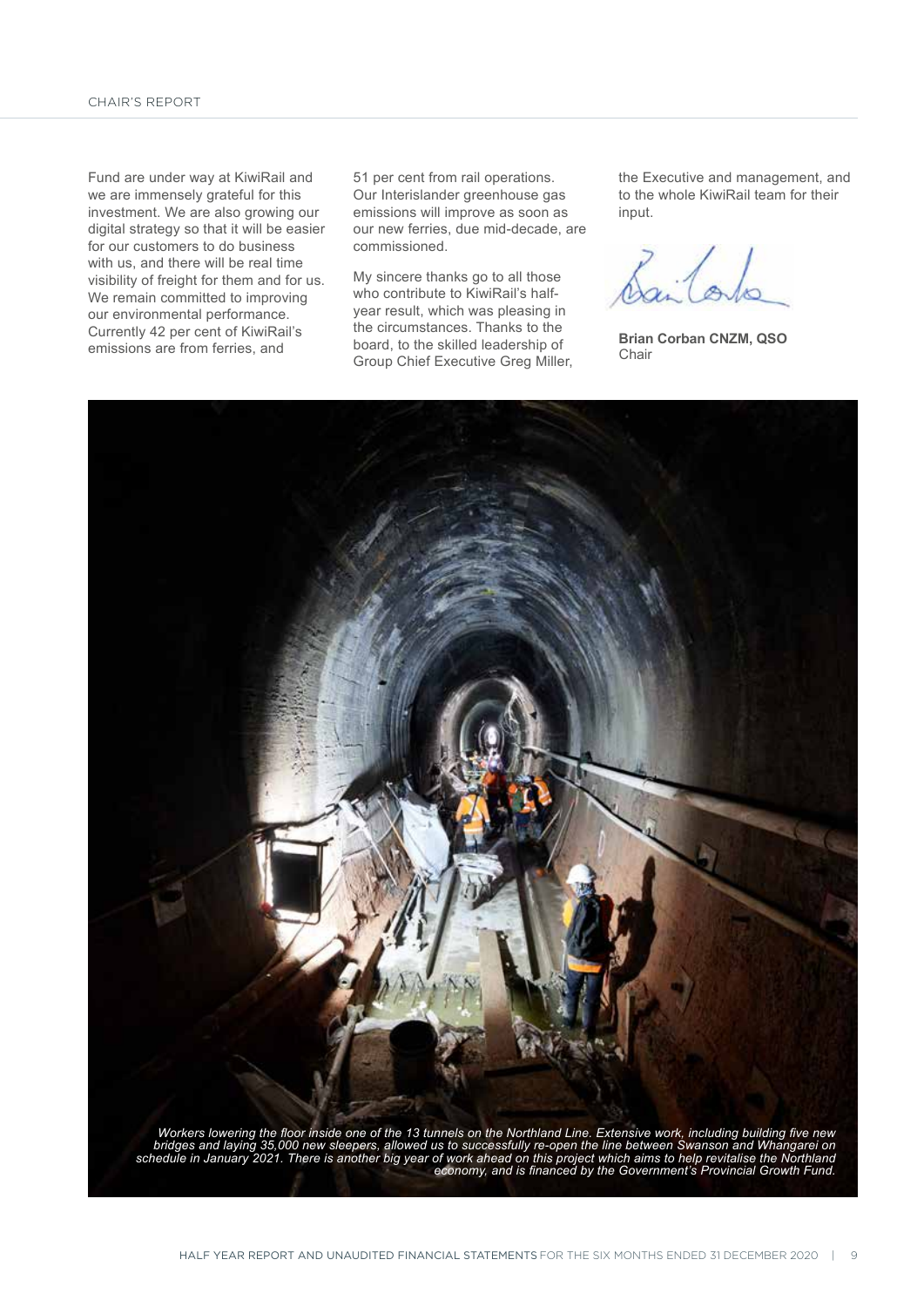### GROUP CHIEF EXECUTIVE'S REPORT

This is a watershed period for KiwiRail, as we swing into development mode alongside business as usual. The Government has made a huge commitment to rail which is positioning us well for the future.



The global COVID-19 pandemic has added an unprecedented level of uncertainty to the logistics sector and I'm proud of how well KiwiRail handled that challenge in the first half of the 2021 financial year. Further, we managed our business-as-usual operations while making excellent progress on delivering some of our significant capital projects.

The first lockdown, which started in March last year, was a jolt for all New Zealanders. In the space of one week we went from running more than 900 trains a week to fewer than 500 – roughly the equivalent of cancelling more than 1,200 line-haul truck movements around New Zealand per week. KiwiRail's Executive, managers and workers together ensured our response was safe, workable, and appropriate. The lockdown, along with an uncertain international and domestic economic outlook and falling freight revenue – was the backdrop for us starting FY21.

Getting back up to speed again after the first lockdown carried its own risks. Since Covid first hit New Zealand's shores, KiwiRail's priority at all times

has been the safety of our team, customers and the public, while still keeping freight moving and the vital Cook Strait link operating.

HY21 was also notable for the enormous effort made to remedy serious track deficiencies in the Auckland metro area after track inspections using new equipment revealed the extensive presence of Rolling Contact Fatigue, caused by the friction of train wheels on the rails. Over time, it was determined that about 150km of rail needed replacing, and in August we began an ambitious programme to get the work done as quickly as possible.

With an important role to play in New Zealand's economy – the spotlight turned on us when international disruption to supply chains caused by Covid led to congestion at New Zealand's ports which were already facing the usual pre-Christmas peak freight demand. We stepped up to meet most of the extra demand from ports, importers and freight forwarders but the episode highlighted that some of our rolling stock is in urgent need of replacement.

During the temporary shutdown over Christmas, at any one time there were more than 100 people working on the network around the clock, allowing commuter trains to return to their normal frequency early in 2021. It was a project management achievement and I thank all the teams involved, and the people of Auckland for their patience.

The closed borders throughout HY21 had a severe impact on all tourism operators who rely for revenue on overseas visitors. That includes KiwiRail and we suffered a 65 per cent fall in revenue from our Great Journeys of New Zealand trains during the six months under review. On a brighter note, Scenic Plus – offering highend cuisine and personal service to customers in their seats – started on South Island trains in October.

A moment of great pride during HY21 came when KiwiRail, alongside Waka Kotahi and others forming the North Canterbury Transport Infrastructure Recovery Alliance, won the Prime Minister's Leadership in Governance Award for the Kaikoura earthquake recovery work.

Considering some of the superb achievements of candidates in the running for that award, I was particularly proud of the recognition and, of course, proud of our role in the project itself.

We continue to be well supported by our shareholders and are ensuring there is clear transparency about our operations and strategy. We are also implementing technological innovations acoss the company to enhance safety productivity and customer exerience.

Other highlights of the half year include:

#### **Zero Harm**

We are committed to reducing our critical risks and improving our environmental accountability to implement and sustain a Zero Harm environment. HY21 saw: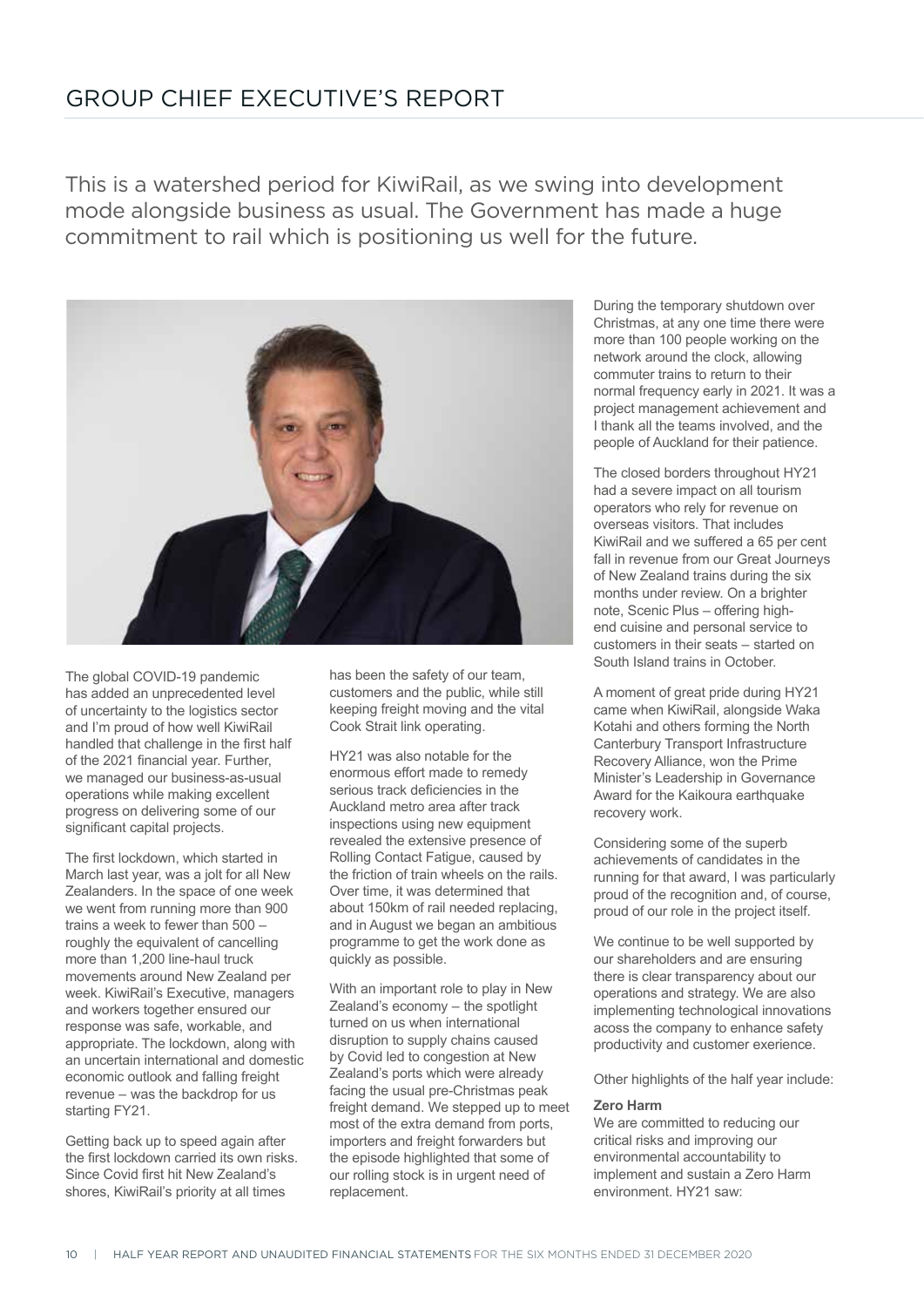

- A 16 per cent increase in safety conversations with 12,000 reported, well ahead of the target of 8,000.
- Total Recordable Injuries decrease by 30 per cent, with a 33 per cent decrease in Lost Time Injuries and a 28 per cent decrease in Restricted Work Injuries.

#### **New Interislander**

This exciting project to replace our three ageing ferries with two new purpose-built, rail-capable ships passed three important milestones in HY21. The ships will run on a new energy system and will improve the strait-crossing experience for passengers. In HY21:

- Hyundai Mipo Dockyard (HMD) based in Ulsan, South Korea was named as the preferred shipyard to build the two new ferries.
- Kaiwharawhara was agreed as the site of a new Wellington terminal.
- The resource consent application for the ferry precinct redevelopment in Waitohi/Picton was lodged.

Redeveloping the terminal sites, and buying new ships is a once-in-a generation commitment and we're grateful to our shareholder for the support that has allowed this project to progress.

#### **Our Team**

Despite the challenges of the half year, KiwiRail worked hard to retain staff and, in fact, slightly increased the overall head count to 4,213 people. Most of the additional staff are in our capital projects area to help us deliver new infrastructure to set the company up for future growth and development. With an eye to the future, we have taken on 10 high-calibre interns. Additionally,

- We were pleased to receive \$4 million in funding through the Provincial Growth Fund to support about 100 new rail apprenticeships over the next two years.
- A \$26 million investment from the PGF has led to about 90 new trainees, mostly working in drainage and vegetation control.
- Working alongside Corrections, a programme aimed at giving prisoners work experience to help them create opportunities for a fresh start, started in Northland. The prisoners have the benefit of KiwiRail's strong Te Kupenga Mahi Māori network.
- Our 12-month Toi Toi leadership programme continues to encourage and support those who want to learn leadership skills, challenge themselves and learn more about Te Ao Māori.

We scored  $+27$  (up from  $+24$ last year) on our employment engagement survey. The survey measures how likely people are to recommend KiwiRail as an employer.

#### **Sustainability**

KiwiRail's goal is to reduce greenhouse gas emissions by 30 per cent by 2030 (compared with a 2012 baseline) and to be net zero carbon by 2050. As a company that currently depends on fossil fuels to power many of our locomotives and all three of our Interislander ferries, we will be looking for improved environmental performance as we replace ageing assets, and also adopting new initiatives to help us reach our targets. In HY21 we:

- Researched new energy systems to support our shareholders' policy and to further our own sustainability objectives.
- Reduced heavy vehicle impact of 546,979 truck trips, saving 49.9 million litres in fuel and 134,104 tonnes of CO $_2$ -e emissions.
- Renewed our partnership with the Energy Efficiency and Conservation Authority (EECA) for another three-year term. As part of the new partnership, we successfully applied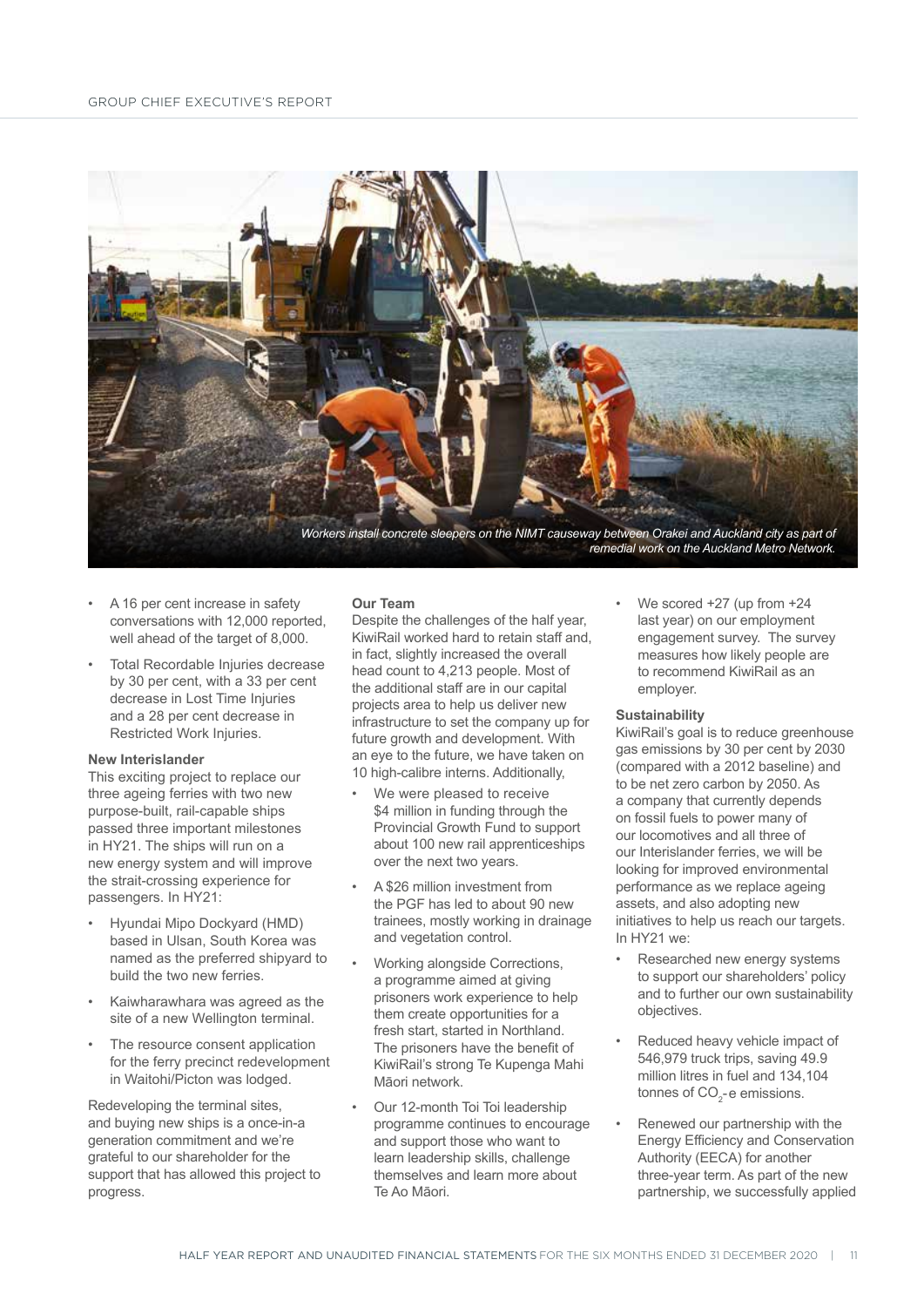for co-funding to support two energy efficiency projects: an energy audit of our Southdown Container Terminal site, and a timetable optimisation review of our South Island coal freight route.

• Completed 16 waste reviews across different areas of the business, and held workshops to identify opportunities to reduce waste being sent to landfill.

#### **Information technology**

In IT we're continuing to work on a suite of programmes. These include real time visibility of assets on the network and customer digital engagement. We are about to unveil myKR which will provide managers with accurate team and people information together with increased recruitment and onboarding visibility.

Other ongoing priorities include cyber security strengthening and mobility solutions for field staff.

#### **Northland**

- The re-opening of the Northland Line between Swanson and Whangarei, on schedule, was made possible thanks to a great effort by our staff and contractors who lowered the floor in 13 tunnels, and replaced five bridges so trains can take hi-cube containers. This gives us an initial capacity of 200,000 tonnes a year, with room for growth. In HY21, more than 10km of new track was laid on the line and the total number of new sleepers reached 35,000. There's more to do but it's been a great effort, using money from the Provincial Growth Fund.
- Meanwhile, land acquisition has continued along the route of a future line to link the railway to Marsden Point.

#### **Auckland**

• Early work continued on the \$1 billion Auckland Metro Programme – a suite of projects which, over time, will include building new track and a third main line, extending electrification to Pukekohe, building new stations in South Auckland and delivering city-wide renewals that will cut delays ahead of the start of the City Rail Link in 2024.

## <sup>66</sup> ... we will be looking for improved environmental performance as we replace ageing assets, and also adopting new initiatives to help us reach our targets

- The Third Main and electrification project are funded by the New Zealand Upgrade Programme and will together directly support more than 400 Kiwi jobs, including about 140 in KiwiRail. Downer NZ was awarded the contract for the Third Main project, in Auckland, with KiwiRail leading on track and signals work.
- Electrification of the line between Papakura and Pukekohe will be delivered by eTRACS – a consortium of McConnell Dowell and John Holland, with KiwiRail again leading on track and signals.

#### **Central North Island Freight Hub**

On July 2 we announced the site of KiwiRail's planned 2.5km long Central North Island freight hub, between Palmerston North Airport and Bunnythorpe. New Zealand's freight volumes are forecast to increase by more than 50 percent in the decades ahead. This hub is part of a 100-year vision and, when operational, will transform our business and provide significant value to our customers.

#### **Wellington**

The Wellington Metro Upgrade Programme (WMUP) is making excellent progress in improving the network's capacity, resilience, performance and reliability. It has included replacing hundreds of old traction poles, double tracking between Upper Hutt and Trentham, with work now stepping up at both Plimmerton and on the Wairarapa Line.

#### **Christchurch**

• A smart, new train wash is now operating as part of a wider investment in the Waltham mechanical facility.

#### **West Coast**

- A platform extension in Greymouth is now finished and will allow longer trains when tourism picks up again.
- Early work is under way at Omoto where a large slip in 2019 stopped train services and impacted SH7 traffic to and from the town for more than a month. The stabilsation work is paid for with \$13 million from an infrastructure fund announced by the Government in Budget 2020.
- It's been a challenging and busy half year that KiwiRail can look back on with a sense of satisfaction. To have completed so much infrastructure upgrade in Northland and Auckland would have been remarkable in any six-month period. To have done so against the backdrop of Covid and while facing supply chain disruptions, yet returning a positive half-year result, is a source of particular satisfaction. I thank customers for their support, shareholders for their endorsement of our strategy, and our workforce for their commitment to serving New Zealand with pride.

Ngā mihi

**Greg Miller** Group Chief Executive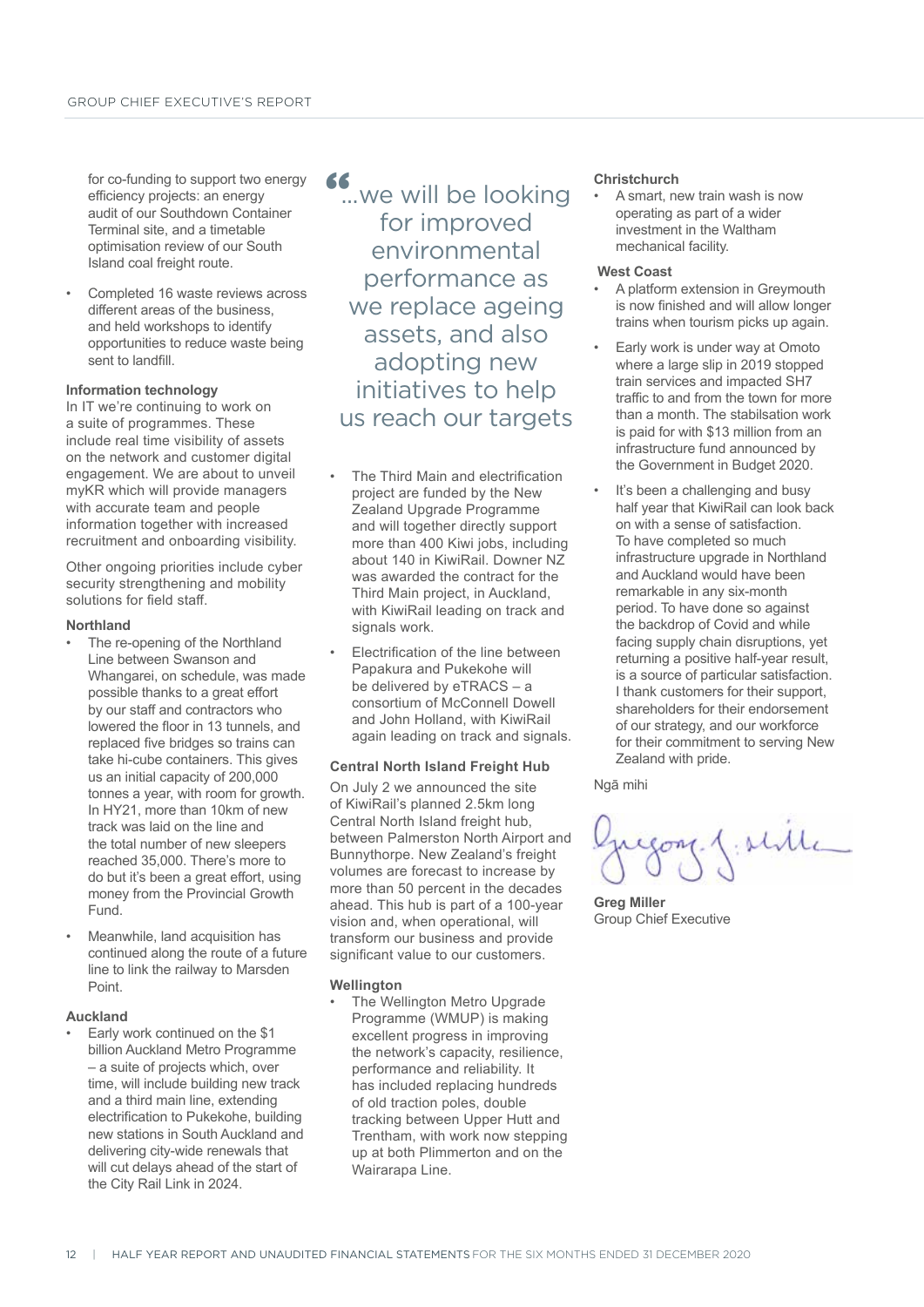

#### FOR THE SIX MONTHS ENDED 31 DECEMBER 2020

The charts above show the source of KiwiRail's revenue, and a breakdown of KiwiRail's freight revenue by sector. In terms of freight revenue, it is worth noting that the non-commodity driven activities are where we can have the greatest degree of influence on our market share as these activities are less susceptible to price movements caused by external factors.

1. HY21 revenue excludes impact of non-recurring items



*Downer engineer Sarah Doyle is using GPS at Trentham Station to mark out locations for new light poles and underground services. This work is part of the Trentham to Upper Hutt double-tracking project, one of several projects included in a coordinated programme of investment packages to upgrade the Wellington commuter rail network. The works are being funded by Waka Kotahi and the Ministry of Transport.*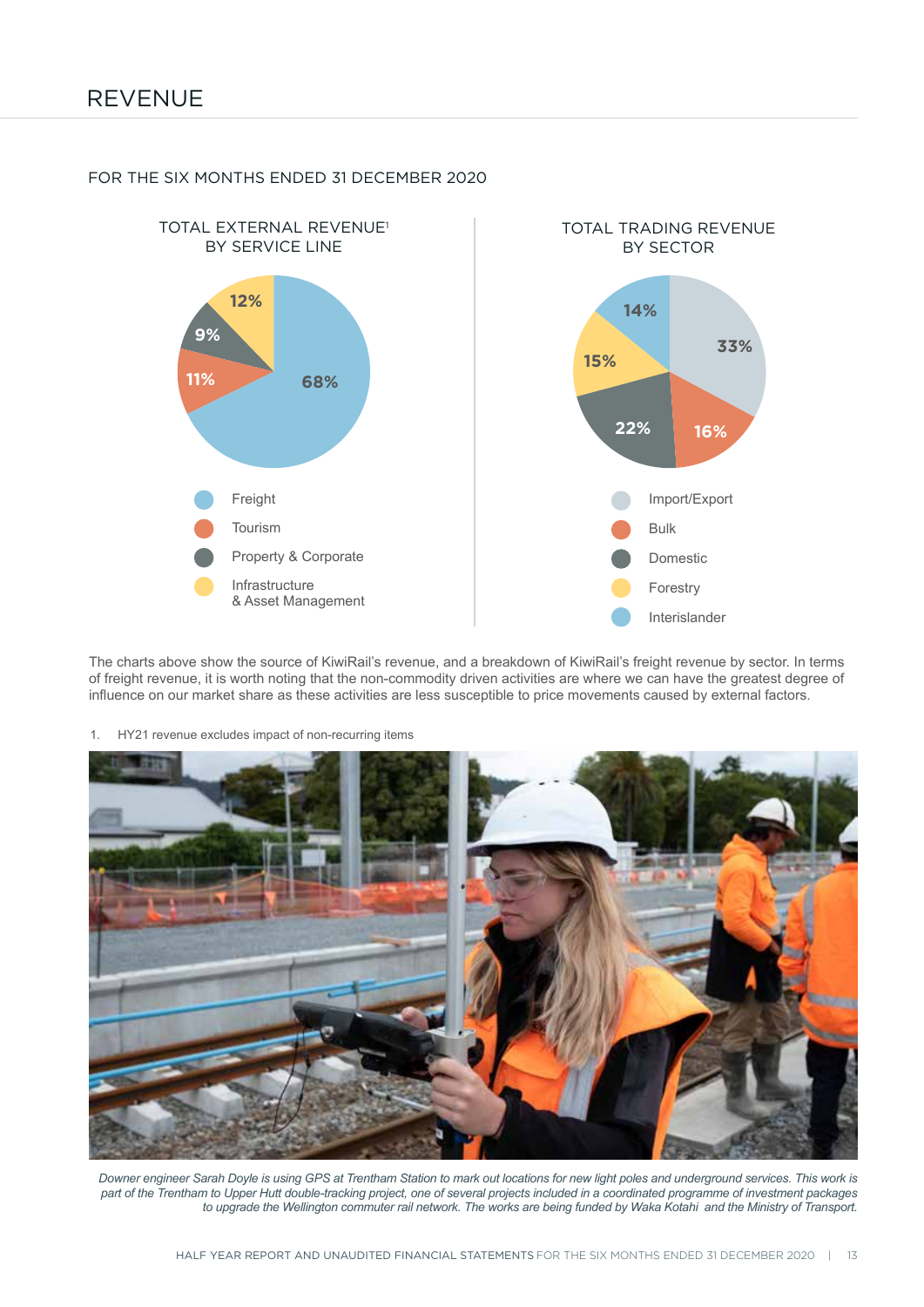STATEMENT OF COMPREHENSIVE INCOME

FOR THE SIX MONTHS ENDED 31 DECEMBER 2020

| <b>GROUP</b>                                               | <b>Note</b>    | 6 months ended<br>31 Dec 2020<br>(Unaudited) | 6 months ended<br>31 Dec 2019<br>(Unaudited) | Year ended<br>30 June 2020<br>(Audited) |
|------------------------------------------------------------|----------------|----------------------------------------------|----------------------------------------------|-----------------------------------------|
|                                                            |                | \$m\$                                        | \$m                                          | \$m\$                                   |
| Operating revenues                                         | 1              | 354.4                                        | 333.6                                        | 639.2                                   |
| Operating expenses                                         | $\overline{2}$ | (297.9)                                      | (306.7)                                      | (599.2)                                 |
| <b>Operating surplus</b>                                   |                | 56.5                                         | 26.9                                         | 40.0                                    |
| Capital grants                                             | 3              | 180.3                                        | 78.4                                         | 196.4                                   |
| Depreciation and amortisation expenses                     |                | (67.9)                                       | (67.5)                                       | (142.3)                                 |
| Foreign exchange and commodity (losses)/gains              |                | (2.1)                                        | 4.4                                          | 5.1                                     |
| Impairment                                                 | 8              | (184.5)                                      | (80.0)                                       | (338.1)                                 |
| Impairment - Kaikōura earthquake                           | 8              |                                              | (6.8)                                        | (79.8)                                  |
| Insurance proceeds                                         |                | 34.1                                         | 14.2                                         | 74.6                                    |
| Movement in value of investment properties                 |                |                                              |                                              | 5.7                                     |
| Net finance expenses                                       | $\overline{4}$ | (0.5)                                        | (2.5)                                        | (5.5)                                   |
| Other income                                               |                | 9.0                                          |                                              | 17.2                                    |
| Other costs - Kaikōura earthquake                          |                | (0.6)                                        | (0.8)                                        | (1.4)                                   |
| Net surplus/(deficit) before taxation                      |                | 24.3                                         | (33.7)                                       | (228.1)                                 |
| Income tax expense                                         |                |                                              |                                              |                                         |
| Net surplus/(deficit) after taxation                       |                | 24.3                                         | (33.7)                                       | (228.1)                                 |
| Other comprehensive income/(loss)                          |                |                                              |                                              |                                         |
| Items that can be reclassified into net deficit/surplus    |                |                                              |                                              |                                         |
| Losses from cash flow hedges                               |                | (54.2)                                       |                                              | (3.3)                                   |
| Items that cannot be reclassified into net deficit/surplus |                |                                              |                                              |                                         |
| <b>Building revaluation</b>                                |                |                                              |                                              | (2.7)                                   |
| <b>Total comprehensive loss</b>                            |                | (29.9)                                       | (33.7)                                       | (234.1)                                 |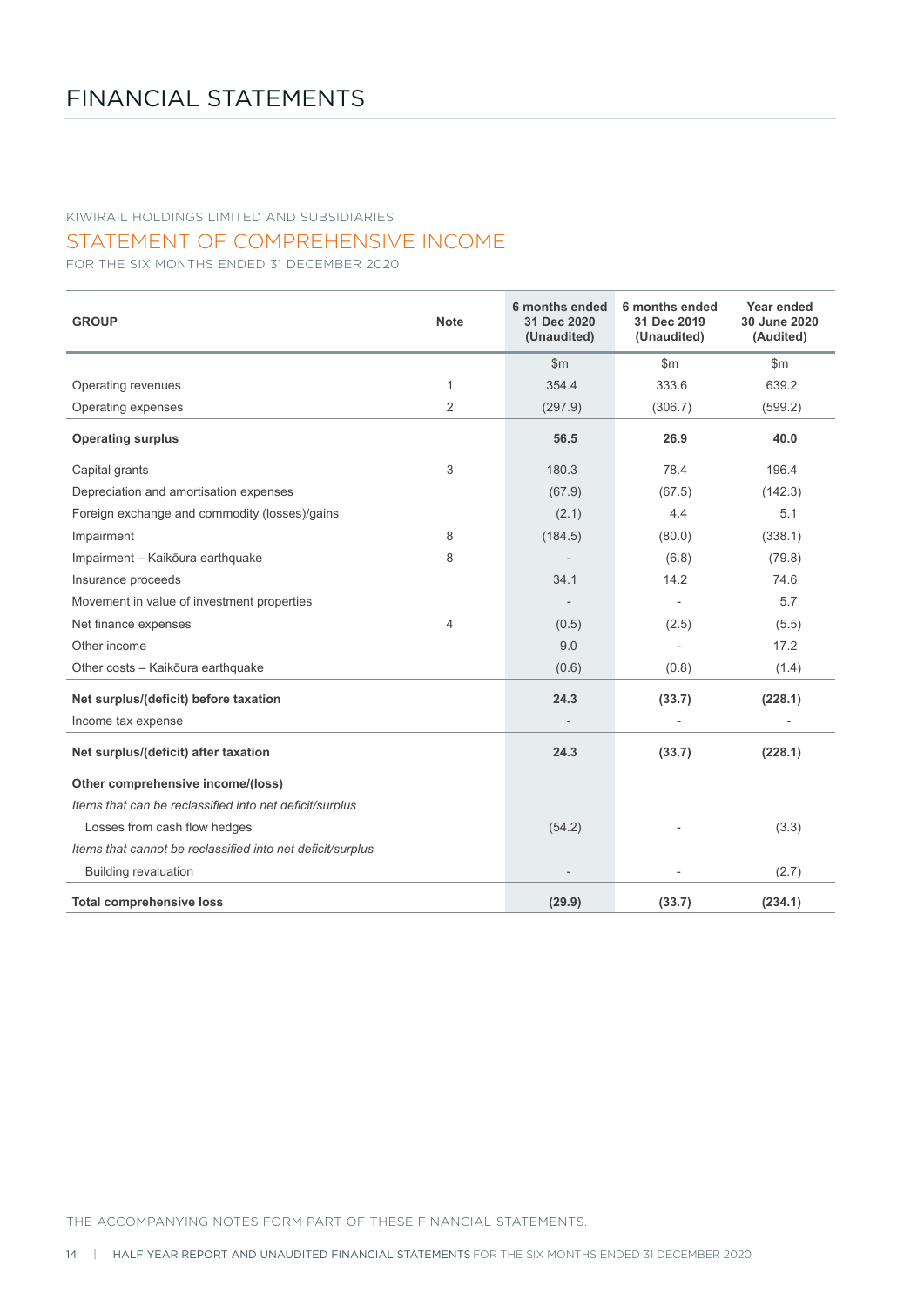### STATEMENT OF FINANCIAL POSITION

AS AT 31 DECEMBER 2020

| <b>GROUP</b>                        | 31 Dec 2020<br>(Unaudited)   | 31 Dec 2019<br>(Unaudited) | 30 June 2020<br>(Audited) |
|-------------------------------------|------------------------------|----------------------------|---------------------------|
| <b>Current assets</b>               | $\mathsf{Sm}$                | \$m\$                      | \$m\$                     |
| Cash and cash equivalents           | 215.8                        | 305.9                      | 285.0                     |
| Short-term deposits                 | 332.8                        |                            | 40.0                      |
| Trade and other receivables         | 149.6                        | 120.5                      | 112.7                     |
| Inventories                         | 97.9                         | 86.0                       | 87.1                      |
| <b>Financial assets</b>             | 1.2                          | 4.1                        | 3.5                       |
|                                     | 797.3                        | 516.5                      | 528.3                     |
|                                     |                              |                            |                           |
| <b>Non-current assets</b>           |                              |                            |                           |
| Property, plant and equipment       | 1,221.2                      | 1,110.3                    | 1,051.1                   |
| Right of use assets                 | 92.0                         | 90.5                       | 101.8                     |
| Investment property                 | 88.1                         | 85.4                       | 87.3                      |
| Investment in joint venture         | 1.1                          | $\mathcal{L}$              | 1.1                       |
| Intangible assets                   | 14.6                         | 7.2                        | 0.9                       |
| <b>Financial assets</b>             | $\qquad \qquad \blacksquare$ | 0.1                        | 0.4                       |
| Trade and other receivables         | 0.3                          | 0.3                        | 0.3                       |
|                                     | 1,417.3                      | 1,293.8                    | 1,242.9                   |
| <b>Total assets</b>                 | 2,214.6                      | 1,810.3                    | 1,771.2                   |
| <b>Current liabilities</b>          |                              |                            |                           |
| Trade and other liabilities         | 176.5                        | 155.2                      | 196.6                     |
| Employee entitlements               | 80.0                         | 96.3                       | 104.6                     |
| <b>Financial liabilities</b>        | 94.4                         | 196.3                      | 231.5                     |
| Income taxes payable                | $\overline{\phantom{a}}$     | $\overline{\phantom{a}}$   | $\overline{\phantom{a}}$  |
| Provisions                          | 9.1                          | 5.5                        | 8.6                       |
|                                     | 360.0                        | 453.3                      | 541.3                     |
| <b>Non-current liabilities</b>      |                              |                            |                           |
| Employee entitlements               | 48.2                         | 45.3                       | 48.9                      |
| <b>Financial liabilities</b>        | 127.0                        | 161.8                      | 124.5                     |
|                                     | 175.2                        | 207.1                      | 173.4                     |
| <b>Total liabilities</b>            | 535.2                        | 660.4                      | 714.7                     |
| <b>Equity</b>                       |                              |                            |                           |
| Share capital                       | 2,751.1                      | 1,979.2                    | 2,088.0                   |
| Retained earnings                   | (1,031.6)                    | (849.4)                    | (1,045.6)                 |
| Asset revaluation reserve           | 17.4                         | 20.1                       | 17.4                      |
| Cash flow hedge reserve             | (57.5)                       |                            | (3.3)                     |
|                                     | 1,679.4                      | 1,149.9                    | 1,056.5                   |
| <b>Total liabilities and equity</b> | 2,214.6                      | 1,810.3                    | 1,771.2                   |

**Brian Corban CNZM, QSO** Chair 23 February 2021

BjWattie

**Bruce Wattie** Chair of the Risk, Assurance and Audit Committee and Director 23 February 2021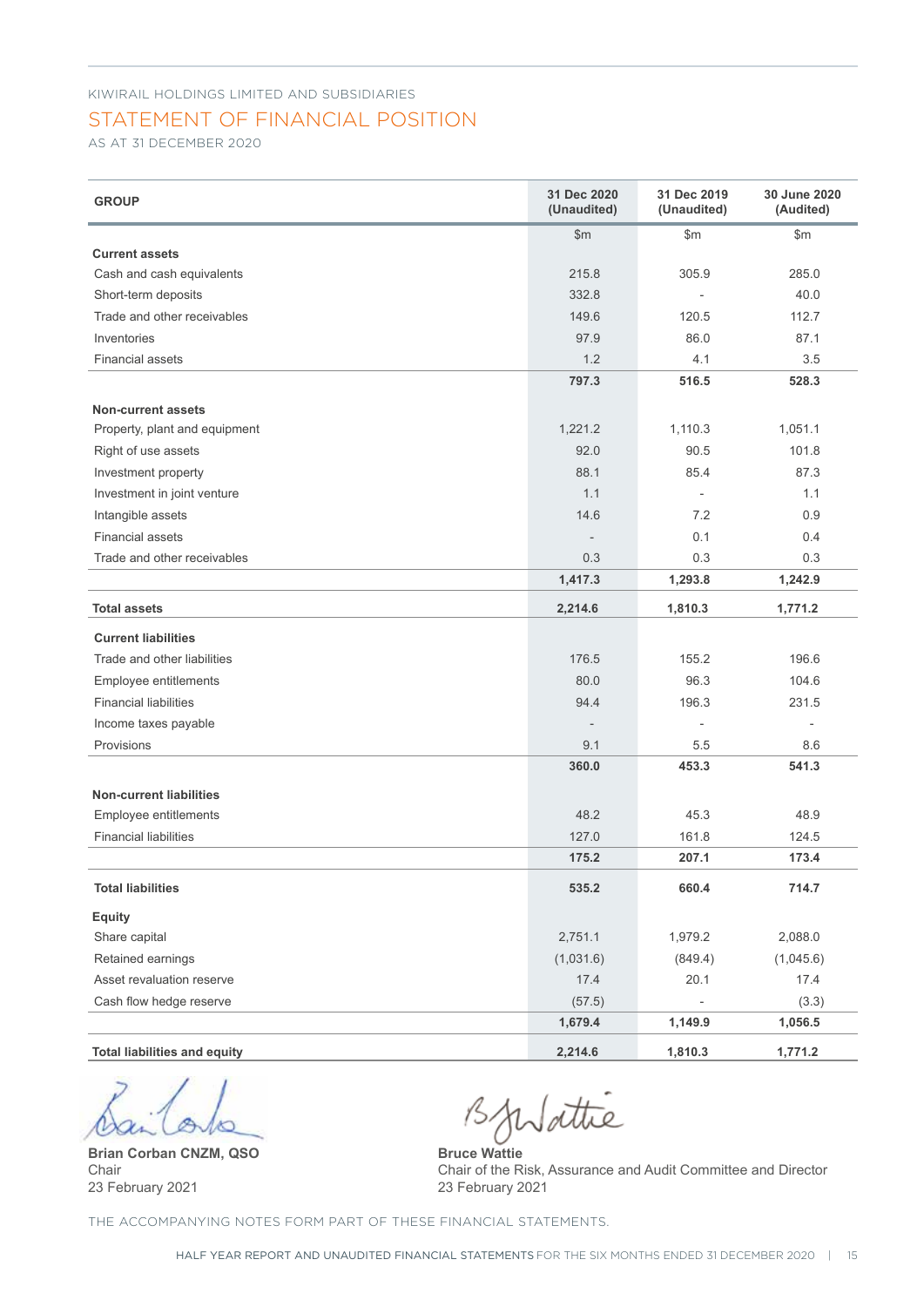### STATEMENT OF CHANGES IN EQUITY

FOR THE SIX MONTHS ENDED 31 DECEMBER 2020

| <b>GROUP</b>                            | <b>Note</b>    | <b>Equity</b><br>Capital | <b>Retained</b><br><b>Earnings</b> | <b>Asset</b><br><b>Valuation</b><br><b>Reserve</b> | <b>Cash Flow</b><br>Hedge<br><b>Reserve</b> | <b>Total</b>             |
|-----------------------------------------|----------------|--------------------------|------------------------------------|----------------------------------------------------|---------------------------------------------|--------------------------|
|                                         |                | \$m\$                    | \$m                                | \$m\$                                              | \$m\$                                       | \$m\$                    |
| As at 30 June 2019 (Audited)            |                | 1,668.8                  | (815.7)                            | 20.1                                               |                                             | 873.2                    |
| Net deficit for the period              |                |                          | (33.7)                             |                                                    |                                             | (33.7)                   |
| Other comprehensive income/(loss)       |                |                          |                                    |                                                    |                                             |                          |
| <b>Building revaluation reserve</b>     |                | $\overline{a}$           | L,                                 |                                                    |                                             |                          |
| <b>Total comprehensive loss</b>         |                |                          | (33.7)                             |                                                    |                                             | (33.7)                   |
| <b>Transactions with owners</b>         |                |                          |                                    |                                                    |                                             |                          |
| Capital investment                      |                | 310.4                    |                                    |                                                    |                                             | 310.4                    |
| Crown appropriation - land transactions | $\overline{7}$ |                          |                                    |                                                    |                                             |                          |
| As at 31 December 2019 (Unaudited)      |                | 1,979.2                  | (849.4)                            | 20.1                                               |                                             | 1,149.9                  |
| Net deficit for the period              |                |                          | (194.4)                            |                                                    |                                             | (194.4)                  |
| Other comprehensive income/(loss)       |                |                          |                                    |                                                    |                                             |                          |
| Losses from cash flow hedge reserve     |                |                          |                                    | ÷,                                                 | (3.3)                                       | (3.3)                    |
| <b>Buildings revaluation reserve</b>    |                | $\overline{a}$           |                                    | (2.7)                                              |                                             | (2.7)                    |
| <b>Total comprehensive loss</b>         |                | ä,                       | (194.4)                            | (2.7)                                              | (3.3)                                       | (200.4)                  |
| <b>Transactions with owners</b>         |                |                          |                                    |                                                    |                                             |                          |
| Capital investment                      |                | 108.8                    |                                    |                                                    |                                             | 108.8                    |
| Crown appropriation - land transactions | $\overline{7}$ |                          | (1.8)                              |                                                    |                                             | (1.8)                    |
| As at 30 June 2020 (Audited)            |                | 2,088.0                  | (1,045.6)                          | 17.4                                               | (3.3)                                       | 1,056.5                  |
| Net surplus for the period              |                |                          | 24.3                               |                                                    |                                             | 24.3                     |
| Other comprehensive income/(loss)       |                |                          |                                    |                                                    |                                             |                          |
| Losses from cashflow hedge reserve      |                |                          |                                    |                                                    | (54.2)                                      | (54.2)                   |
| <b>Buildings revaluation reserve</b>    |                |                          |                                    |                                                    | $\overline{\phantom{a}}$                    | $\overline{\phantom{a}}$ |
| <b>Total comprehensive loss</b>         |                |                          | 24.3                               |                                                    | (54.2)                                      | (29.9)                   |
| <b>Transactions with owners</b>         |                |                          |                                    |                                                    |                                             |                          |
| Capital investment                      |                | 663.1                    |                                    |                                                    |                                             | 663.1                    |
| Crown appropriation - land transactions | $\overline{7}$ |                          | (10.3)                             |                                                    |                                             | (10.3)                   |
| As at 31 December 2020 (Unaudited)      |                | 2.751.1                  | (1,031.6)                          | 17.4                                               | (57.5)                                      | 1.679.4                  |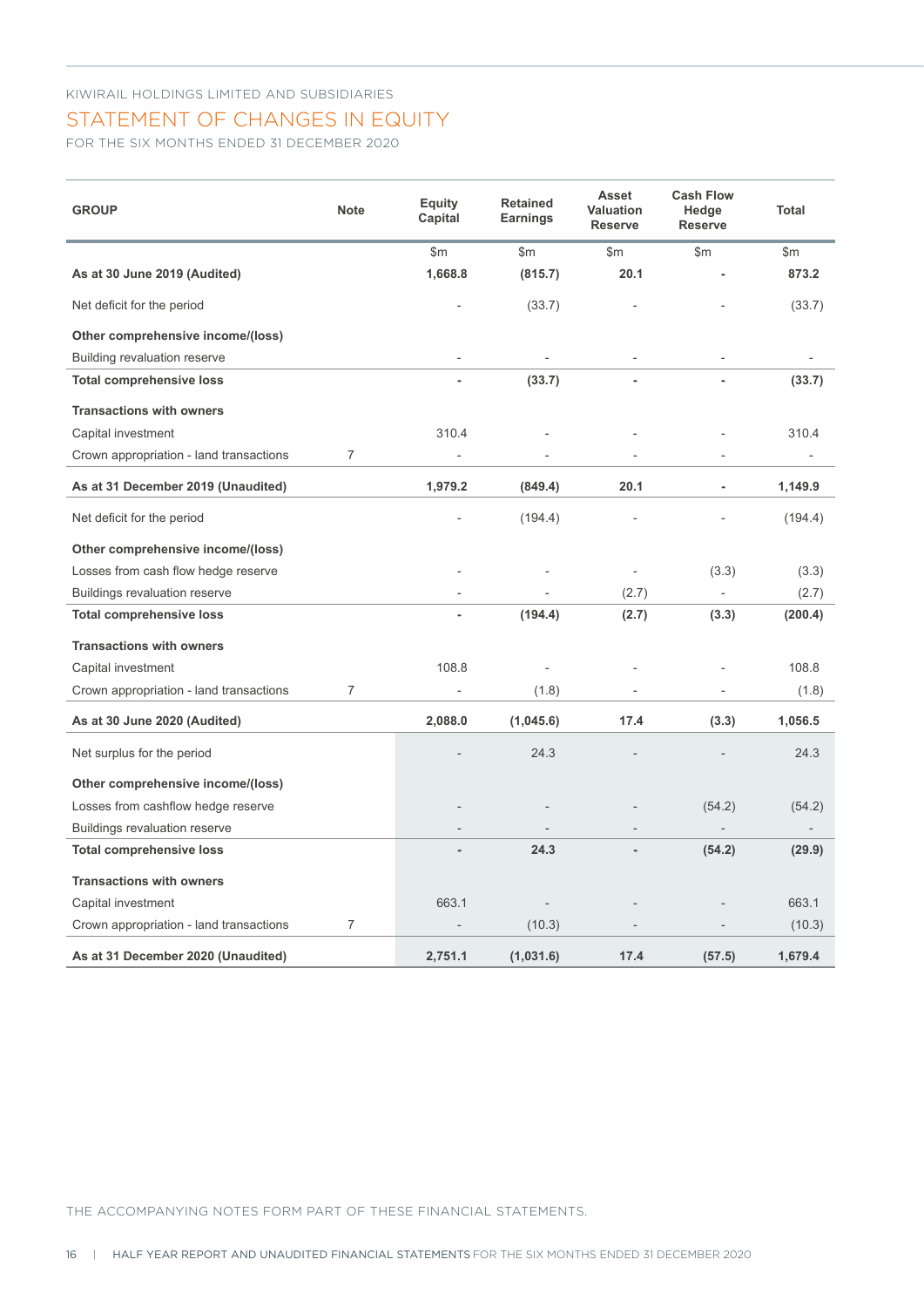#### STATEMENT OF CASH FLOWS

FOR THE SIX MONTHS ENDED 31 DECEMBER 2020

| <b>GROUP</b><br><b>Note</b>                                            | 6 months ended<br>31 Dec 2020<br>(Unaudited) | 6 months ended<br>31 Dec 2019<br>(Unaudited) | Year ended<br>30 June 2020<br>(Audited) |
|------------------------------------------------------------------------|----------------------------------------------|----------------------------------------------|-----------------------------------------|
|                                                                        | \$m\$                                        | \$m                                          | \$m                                     |
| Cash flows from operating activities                                   |                                              |                                              |                                         |
| Receipts from customers                                                | 358.9                                        | 339.8                                        | 625.2                                   |
| Receipt of government wage subsidy                                     |                                              |                                              | 26.4                                    |
| Interest received                                                      | 1.9                                          | 1.6                                          | 4.4                                     |
| Payments to suppliers and employees                                    | (349.8)                                      | (292.5)                                      | (568.0)                                 |
| Payments for interest on borrowings                                    | (1.8)                                        | (3.8)                                        | (4.0)                                   |
| Payments for interest on leases                                        | (1.7)                                        | (1.7)                                        | (3.7)                                   |
| 6<br>Net cash from operating activities                                | 7.5                                          | 43.4                                         | 80.3                                    |
| Cash flows from investing activities                                   |                                              |                                              |                                         |
| Sale of property, plant and equipment                                  | 0.3                                          | 0.7                                          | 1.8                                     |
| Capital grant receipts                                                 | 174.4                                        | 75.6                                         | 224.1                                   |
| Insurance proceeds                                                     | 7.8                                          | 22.5                                         | 74.6                                    |
| Sale of investment in joint venture                                    |                                              |                                              | (2.8)                                   |
| Purchase of property, plant and equipment and<br>investment properties | (424.1)                                      | (366.2)                                      | (686.4)                                 |
| Purchase of intangibles                                                | (13.8)                                       | (6.8)                                        | (18.1)                                  |
| Transfer to short-term deposits                                        | (292.8)                                      |                                              | (40.0)                                  |
| Net cash used in investing activities                                  | (548.2)                                      | (274.2)                                      | (446.8)                                 |
| Cash flows from financing activities                                   |                                              |                                              |                                         |
| Crown capital investment                                               | 488.8                                        | 411.4                                        | 539.2                                   |
| Proceeds from NZRC land sales                                          |                                              | 0.1                                          | 9.2                                     |
| Loans                                                                  | $\overline{\phantom{a}}$                     | 25.3                                         | 25.3                                    |
| Repayment of borrowings                                                | (9.1)                                        | (5.1)                                        | (14.2)                                  |
| Repayment of leases                                                    | (8.2)                                        | (9.8)                                        | (22.8)                                  |
| Net cash from financing activities                                     | 471.5                                        | 421.9                                        | 536.7                                   |
| Net (decrease) / increase in cash and cash equivalents                 | (69.2)                                       | 191.1                                        | 170.2                                   |
| Cash and cash equivalents at the beginning of the period               | 285.0                                        | 114.8                                        | 114.8                                   |
| Cash and cash equivalents at the end of the period                     | 215.8                                        | 305.9                                        | 285.0                                   |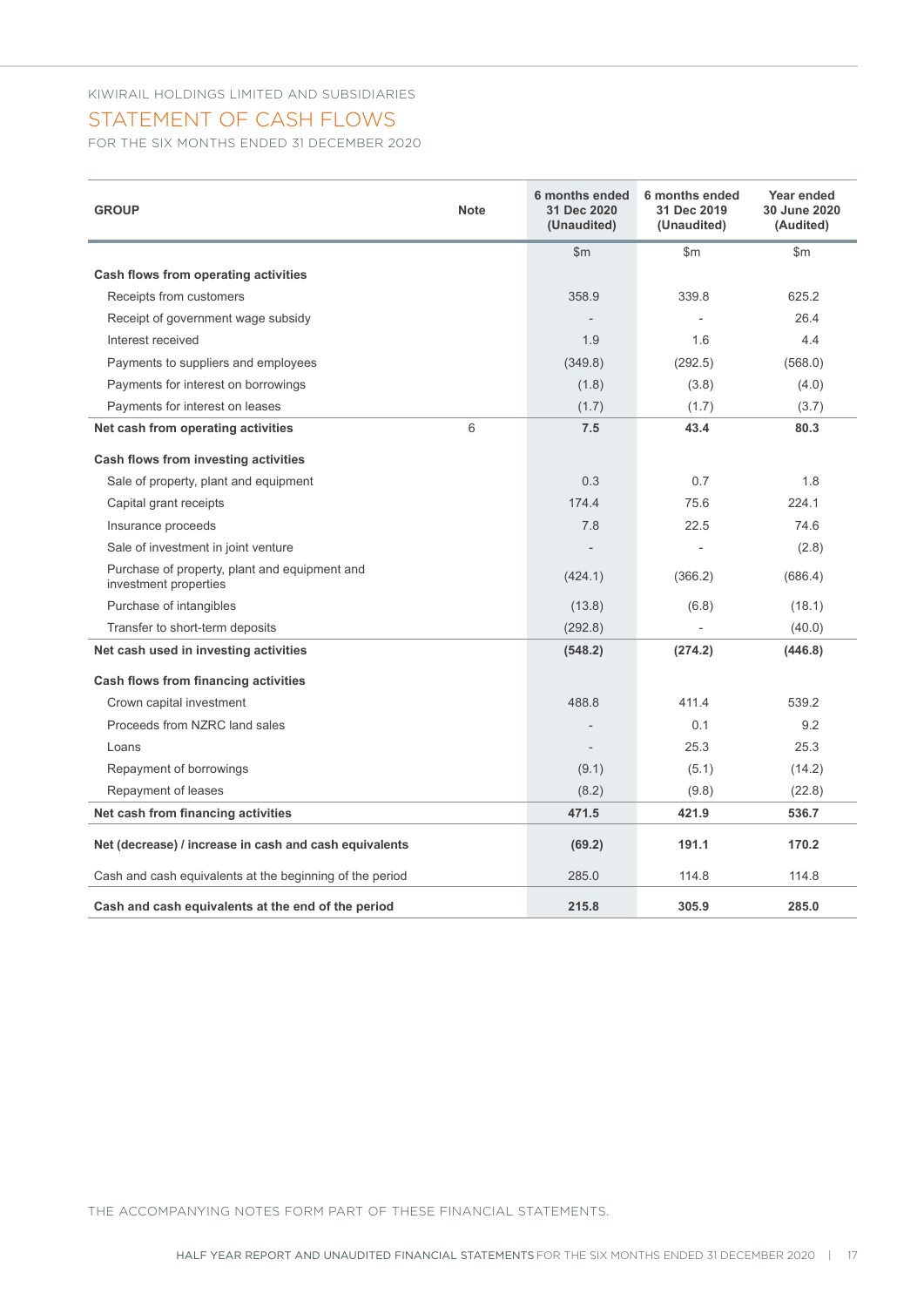#### NOTES TO THE FINANCIAL STATEMENTS

FOR THE SIX MONTHS ENDED 31 DECEMBER 2020

#### REPORTING ENTITY

KiwiRail Holdings Limited ("KHL", "the Parent") is a company domiciled in New Zealand, registered under the Companies Act 1993 and is included within the First Schedule of the State-Owned Enterprises Act 1986. The beneficial shareholder of the Parent is the Crown. The Group comprises KiwiRail Holdings Limited and its subsidiaries as detailed in the diagram below:



The following activities are carried out by the Group:

- Provide end-to-end transport supply chain services and connect customers with global markets
- Own and operate a national rail network which meets the needs of our customers
- Provide for the transport of bulk and consolidated freight
- Provide ferry services (forming the 'bridge' between the North and South Islands) for rail and road freight and for passengers and their vehicles
- Support rail passenger services in metropolitan areas and long-distance services for both domestic and tourist markets
- Manage and develop property holdings for rail operations and appropriate third-party land use

The interim financial statements of the Group are for the six months ended 31 December 2020 and were authorised by the Board of Directors on 23 February 2021.

#### BASIS OF PREPARATION

#### STATEMENT OF COMPLIANCE

These interim financial statements for the six months ended 31 December 2020 have been prepared in accordance with NZ IAS 34 *Interim Financial Reporting*. They comply with the State-Owned Enterprises Act 1986, the requirements of the Companies Act 1993 and the Financial Reporting Act 2013. The Group is designated as a for-profit entity.

These unaudited, condensed interim financial statements do not include all information and disclosures required in the annual financial statements, and should be read in conjunction with the Group's Annual Integrated Report for the year ended 30 June 2020.

The financial statements have been prepared on the basis of historical cost, except for certain non-financial assets and derivative financial instruments, which have been valued at fair value.

All dollar amounts in these financial statements and accompanying notes are stated in New Zealand dollars and all values are expressed in millions of dollars (\$m).

#### ACCOUNTING POLICIES

All accounting policies have been applied on a basis consistent with those used and described in the audited financial statements for the year ended 30 June 2020.

#### IMPACT OF COVID-19

As a consequence of the COVID-19 global pandemic, in late March 2020 the New Zealand Government declared a State of National Emergency. This resulted in New Zealand entering a 4-week national lockdown. Restrictions were then gradually lifted and from early June 2020, New Zealand moved to alert level 1. At alert level 1, there are no significant restrictions within New Zealand however there continue to be significant border controls severely limiting access into New Zealand.

We have considered the impact of COVID-19 on the Group in preparing the financial statements. While the specific areas of judgement outlined in the notes did not change, the impact of COVID-19 resulted in the application of further judgement within those areas. Any adjustments deemed necessary were made in accordance with NZ GAAP.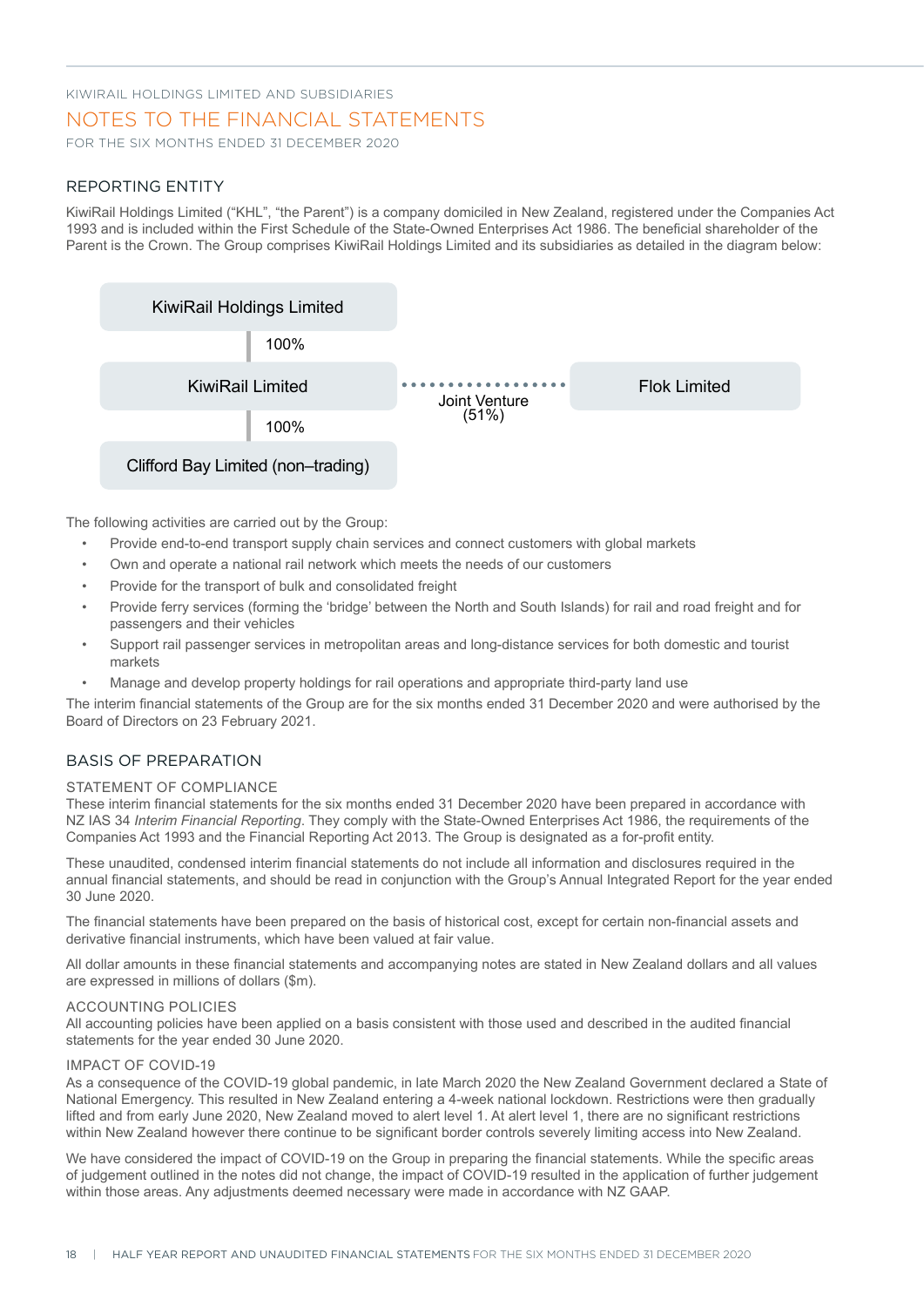#### NOTES TO THE FINANCIAL STATEMENTS

FOR THE SIX MONTHS ENDED 31 DECEMBER 2020

#### 1. OPERATING REVENUES

|                                        | 6 months ended<br>31 Dec 2020<br>(Unaudited) | 6 months ended<br>31 Dec 2019<br>(Unaudited) | Year ended<br>30 June 2020<br>(Audited) |
|----------------------------------------|----------------------------------------------|----------------------------------------------|-----------------------------------------|
|                                        | \$m\$                                        | \$m                                          | \$m\$                                   |
| Freight                                | 191.9                                        | 200.4                                        | 371.7                                   |
| Interislander                          | 61.1                                         | 62.8                                         | 130.2                                   |
| Infrastructure                         | 38.6                                         | 32.1                                         | 62.2                                    |
| Property                               | 27.6                                         | 24.5                                         | 49.1                                    |
| Scenic                                 | 6.0                                          | 12.9                                         | 24.6                                    |
| Holidays Act Remediation Appropriation | 27.9                                         | $\overline{\phantom{a}}$                     | $\overline{\phantom{a}}$                |
| Other                                  | 1.3                                          | 0.9                                          | 1.4                                     |
| <b>Total operating revenues</b>        | 354.4                                        | 333.6                                        | 639.2                                   |

#### 2. OPERATING EXPENSES

|                                                   | 6 months ended<br>31 Dec 2020<br>(Unaudited) | 6 months ended<br>31 Dec 2019<br>(Unaudited) | Year ended<br>30 June 2020<br>(Audited) |
|---------------------------------------------------|----------------------------------------------|----------------------------------------------|-----------------------------------------|
|                                                   | $\mathsf{Sm}$                                | $\mathsf{Sm}$                                | $\mathsf{Sm}$                           |
| Salaries and wages                                | 135.3                                        | 147.6                                        | 290.9                                   |
| Restructuring                                     | 0.1                                          | 0.3                                          | 2.1                                     |
| Defined contribution plan employer contributions  | 6.6                                          | 6.6                                          | 13.2                                    |
| Other employee expenses                           | 9.1                                          | 6.8                                          | 11.1                                    |
| <b>Total employee expenses</b>                    | 151.1                                        | 161.3                                        | 317.3                                   |
| Materials and supplies                            | 67.8                                         | 56.0                                         | 112.8                                   |
| Fuel and traction electricity                     | 31.3                                         | 42.7                                         | 75.0                                    |
| Lease and rental costs                            | 7.0                                          | 6.7                                          | 13.2                                    |
| Incidents and insurance                           | 13.7                                         | 10.4                                         | 23.8                                    |
| Contractors' expenses                             | 3.1                                          | 2.7                                          | 5.8                                     |
| Audit fees                                        | 0.2                                          | 0.2                                          | 0.5                                     |
| (Reversal of) / Impairment of receivables         | (0.1)                                        | 0.5                                          | 2.8                                     |
| Directors' fees                                   | 0.2                                          | 0.2                                          | 0.4                                     |
| Loss on disposal of property, plant and equipment | 0.1                                          | 0.1                                          | 0.1                                     |
| Other expenses                                    | 23.5                                         | 25.9                                         | 47.5                                    |
| <b>Total operating expenses</b>                   | 297.9                                        | 306.7                                        | 599.2                                   |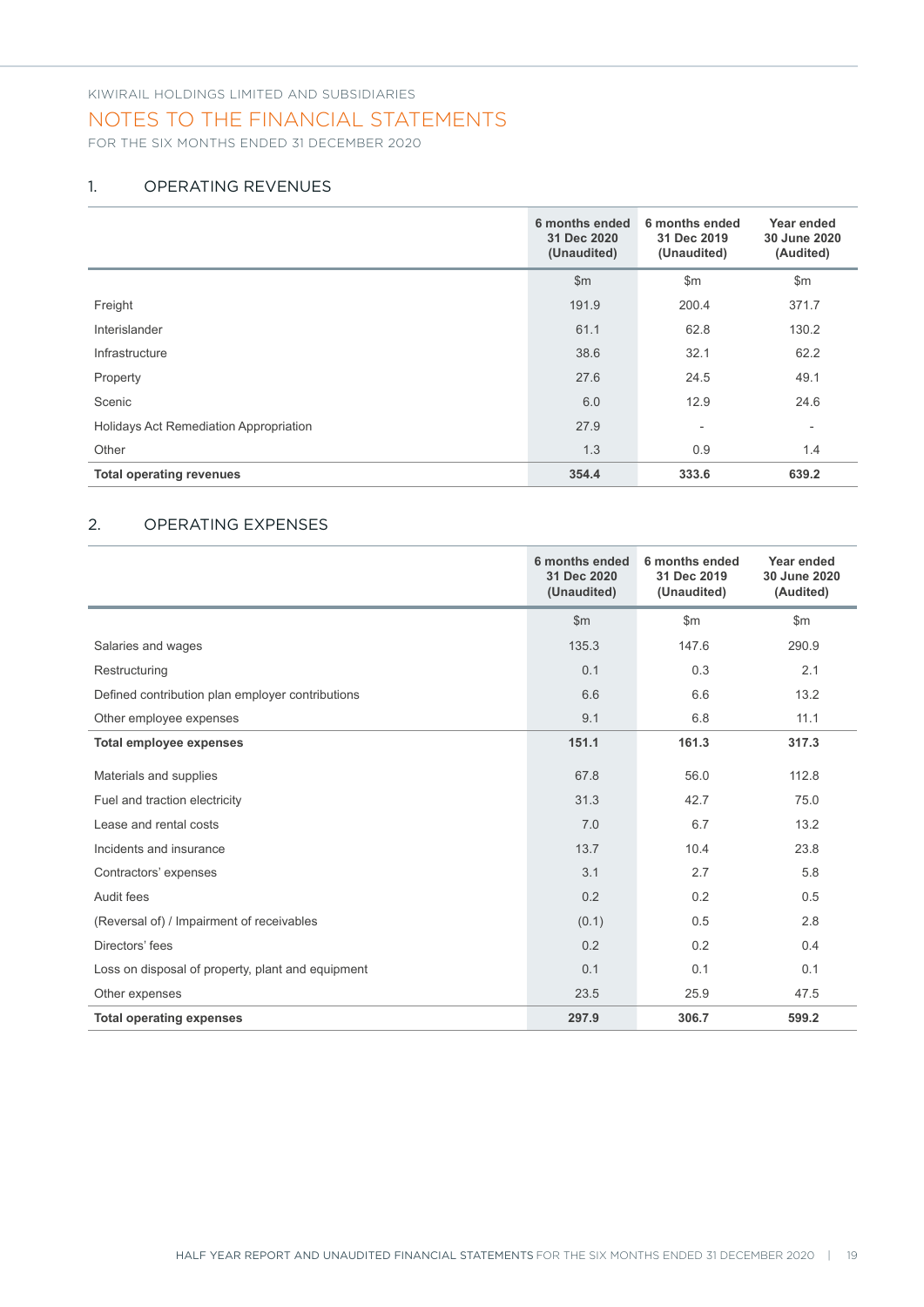#### NOTES TO THE FINANCIAL STATEMENTS

FOR THE SIX MONTHS ENDED 31 DECEMBER 2020

#### 3. CAPITAL GRANTS

|                                                 | 6 months ended<br>31 Dec 2020<br>(Unaudited) | 6 months ended<br>31 Dec 2019<br>(Unaudited) | Year ended<br>30 June 2020<br>(Audited) |
|-------------------------------------------------|----------------------------------------------|----------------------------------------------|-----------------------------------------|
|                                                 | \$m\$                                        | $\mathsf{Sm}$                                | $\mathsf{Sm}$                           |
| Ministry of Transport                           | 87.5                                         | 16.2                                         | 38.9                                    |
| <b>Auckland Transport</b>                       | 12.4                                         | 6.1                                          | 10.7                                    |
| New Zealand Transport Agency                    | 3.6                                          | 3.7                                          | 2.8                                     |
| City Rail Link                                  | 7.2                                          | 14.7                                         | 29.9                                    |
| Local and Regional Councils                     | 61.2                                         | 26.8                                         | 61.9                                    |
| Ministry of Business, Innovation and Employment | 5.7                                          | 4.8                                          | 39.6                                    |
| Other capital                                   | 2.7                                          | 6.1                                          | 12.6                                    |
| <b>Total capital grants</b>                     | 180.3                                        | 78.4                                         | 196.4                                   |

#### 4. NET FINANCE EXPENSES

|                                                 | 6 months ended<br>31 Dec 2020<br>(Unaudited) | 6 months ended<br>31 Dec 2019<br>(Unaudited) | Year ended<br>30 June 2020<br>(Audited) |
|-------------------------------------------------|----------------------------------------------|----------------------------------------------|-----------------------------------------|
|                                                 | $\mathsf{Sm}$                                | $\mathsf{Sm}$                                | $\mathsf{Sm}$                           |
| <b>Finance income</b>                           |                                              |                                              |                                         |
| Interest income on bank deposits                | 2.1                                          | 2.0                                          | 4.3                                     |
|                                                 | 2.1                                          | 2.0                                          | 4.3                                     |
| Less finance expenses                           |                                              |                                              |                                         |
| Interest expense on borrowings                  | (1.7)                                        | (3.3)                                        | (6.7)                                   |
| Interest expense on leases                      | (1.6)                                        | (1.7)                                        | (3.8)                                   |
| Net change in fair value of interest rate swaps | 0.7                                          | 0.5                                          | 0.7                                     |
|                                                 | (2.6)                                        | (4.5)                                        | (9.8)                                   |
| Net finance expenses                            | (0.5)                                        | (2.5)                                        | (5.5)                                   |

#### 5. CAPITAL AND OTHER COMMITMENTS

The Group has capital commitments for network upgrades, infrastructure renewal materials, purchase of new rolling stock, refurbishment costs relating to rolling stock and purchases of plant and equipment.

|                                                   | 31 Dec 2020<br>(Unaudited) | 31 Dec 2019<br>(Unaudited) | 30 June 2020<br>(Audited) |
|---------------------------------------------------|----------------------------|----------------------------|---------------------------|
|                                                   | $\mathsf{Sm}$              | $\mathsf{Sm}$              | $\mathsf{Sm}$             |
| Capital expenditure commitments:                  |                            |                            |                           |
| Not later than one year                           | 192.7                      | 76.6                       | 174.0                     |
| Later than one year but not later than five years | 50.5                       | $\overline{\phantom{a}}$   | 34.1                      |
|                                                   | 243.2                      | 76.6                       | 208.1                     |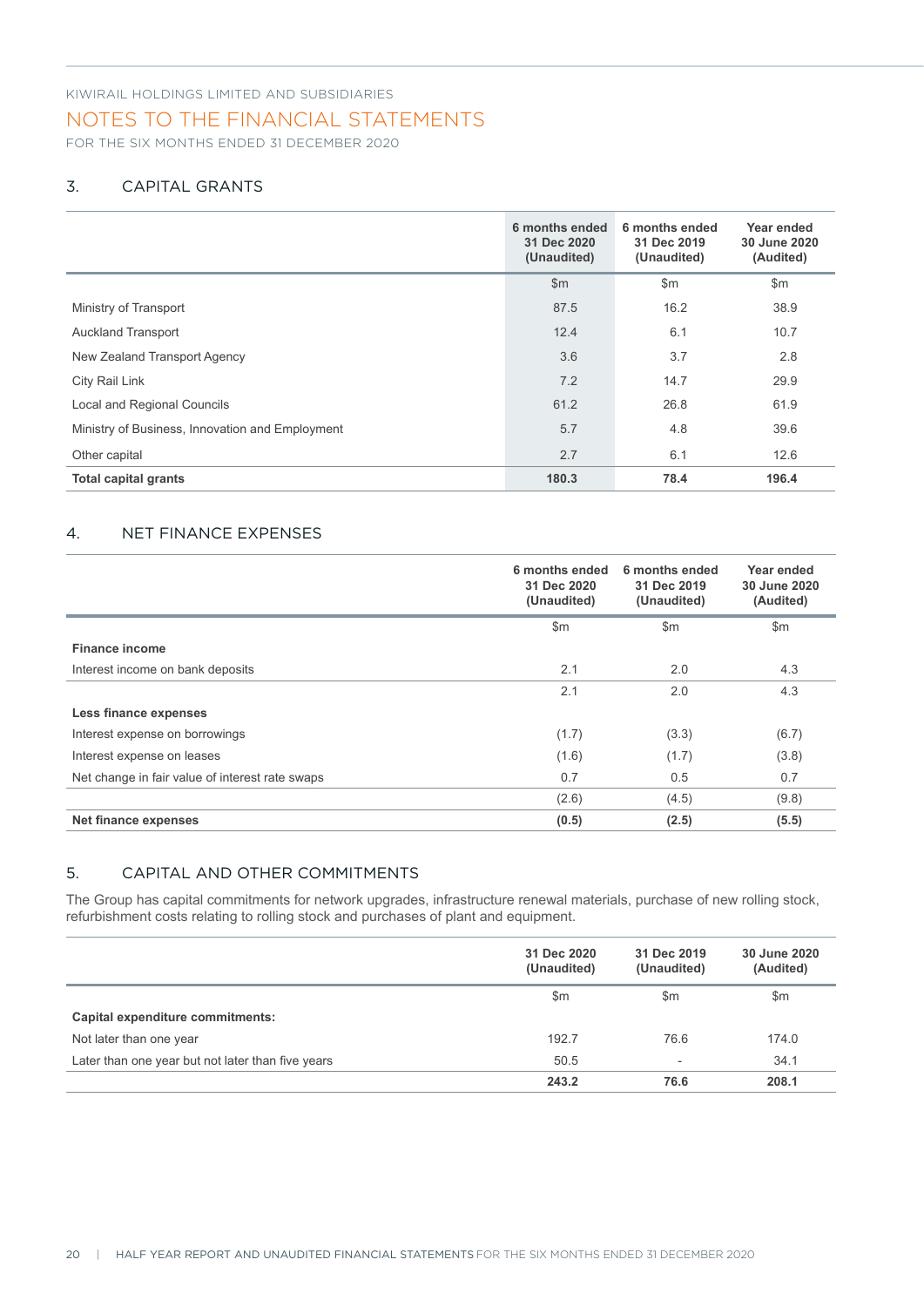#### NOTES TO THE FINANCIAL STATEMENTS

FOR THE SIX MONTHS ENDED 31 DECEMBER 2020

#### 6. RECONCILIATION OF NET SURPLUS/(DEFICIT) TO NET CASH FLOWS FROM OPERATING ACTIVITIES

|                                                                    | 6 months ended<br>31 Dec 2020<br>(Unaudited) | 6 months ended<br>31 Dec 2019<br>(Unaudited) | Year ended<br>30 June 2020<br>(Audited) |
|--------------------------------------------------------------------|----------------------------------------------|----------------------------------------------|-----------------------------------------|
|                                                                    | $\mathsf{Sm}$                                | $\mathsf{Sm}$                                | \$m\$                                   |
| Net surplus/(deficit) after taxation                               | 24.3                                         | (33.7)                                       | (228.1)                                 |
| Add/(deduct) items classified as investing or financing activities |                                              |                                              |                                         |
| Loss on sale of assets                                             | 0.1                                          | 0.1                                          | 0.1                                     |
| Fair value movement in derivatives                                 | 5.4                                          | (1.1)                                        | 1.7                                     |
| Capital grant receipts                                             | (174.4)                                      | (75.6)                                       | (224.1)                                 |
| Insurance proceeds                                                 | (7.8)                                        | (22.5)                                       | (74.6)                                  |
|                                                                    | (176.7)                                      | (132.8)                                      | (525.0)                                 |
| Add/(deduct) non-cash items                                        |                                              |                                              |                                         |
| Depreciation and amortisation expense                              | 67.9                                         | 67.5                                         | 143.9                                   |
| Movements in provisions                                            | (0.2)                                        | 0.2                                          | 6.9                                     |
| Impairment of non-financial assets                                 | 184.5                                        | 86.8                                         | 417.9                                   |
| Movement in fair value of investment properties                    |                                              |                                              | (5.7)                                   |
|                                                                    | 75.5                                         | 21.7                                         | 38.1                                    |
| Add/(deduct) movements in working capital                          |                                              |                                              |                                         |
| Decrease/(increase) in trade receivables                           | 6.1                                          | (19.6)                                       | (15.0)                                  |
| (Increase)/decrease in other receivables                           | (43.0)                                       | 20.1                                         | 6.6                                     |
| (Increase) in inventories                                          | (10.8)                                       | (10.2)                                       | (11.3)                                  |
| (Decrease)/increase in trade payables                              | (22.1)                                       | 13.5                                         | 46.4                                    |
| (Decrease)/increase in other payables                              | (22.5)                                       | 17.9                                         | 16.2                                    |
| Net cash flows from operating activities                           | 7.5                                          | 43.4                                         | 80.3                                    |

#### 7. SALE AND PURCHASE OF LAND

On 31 December 2012 there was a restructure of the Crown's investment in rail operations. In accordance with the KiwiRail Holdings Vesting Order 2012 which took effect from 31 December 2012, the KiwiRail business was transferred from NZRC into KHL. All land previously held by KiwiRail was retained by NZRC.

From time to time NZRC may sell parcels of railway land. Under the Group's lease agreement with NZRC entered into on 31 December 2012, the Group may identify railway land that should be sold and request NZRC to sell it or surrender it from the lease. The sale proceeds are provided to the Group to support its business as the State-Owned Enterprise responsible for the financial performance of the Crown's investment in rail operations.

Similarly, the Group can identify new parcels of land that are required for rail purposes. The Group will fund the acquisition of the land and can transfer it to NZRC to be included within the lease.

The sale and purchase of land are treated as common control transactions as the Crown is the ultimate parent of the Group and the parent of NZRC. The sale of NZRC's land is regarded as an increase in equity of the Crown to the Group whilst the Group's acquisition of land for NZRC is treated as a reduction from Crown's equity to the Group.

The total net proceeds from land sold during the year was \$nil (30 June 2020: \$9.2m). The total net land acquisitions during the year was \$10.3m (30 June 2020: \$9.7m). They were treated as transactions with owners in the Statement of Changes in Equity.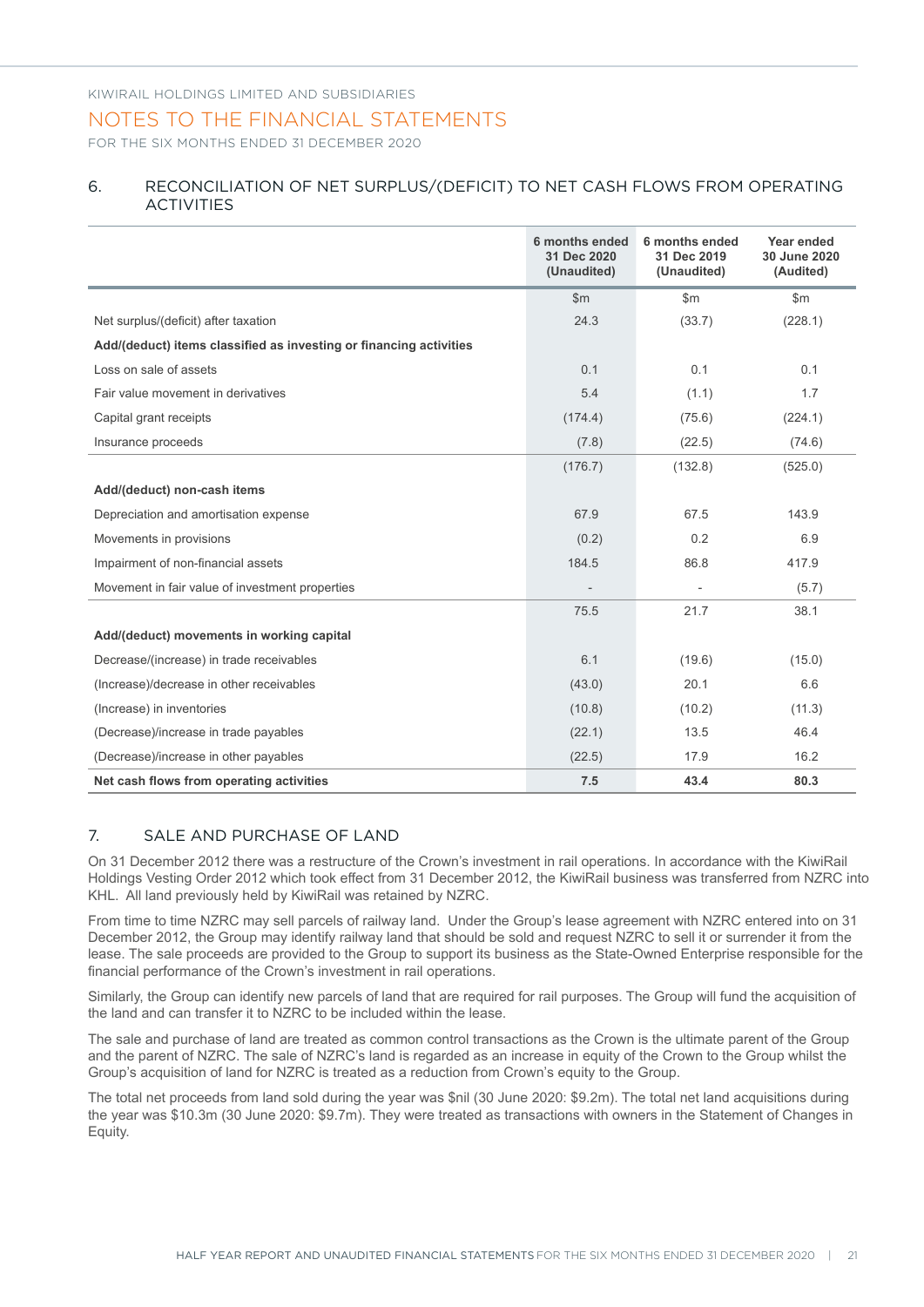#### NOTES TO THE FINANCIAL STATEMENTS

FOR THE SIX MONTHS ENDED 31 DECEMBER 2020

#### 8. RECONCILIATION OF IMPAIRMENT MOVEMENTS TO NET SURPLUS/(DEFICIT)

|                                         | 31 Dec 2020<br>(Unaudited) | 31 Dec 2019<br>(Unaudited) | 30 June 2020<br>(Audited) |
|-----------------------------------------|----------------------------|----------------------------|---------------------------|
|                                         | $\mathsf{Sm}$              | $\mathsf{Sm}$              | \$m                       |
| Impairment of Rail Cash Generating Unit | 184.5                      | 80.0                       | 338.1                     |
| Impairment of earthquake damaged assets | $\overline{\phantom{0}}$   | 6.8                        | 79.8                      |
| Impairment in the net surplus/(deficit) | 184.5                      | 86.8                       | 417.9                     |

The Rail Cash Generating Unit ("CGU") was impaired to its recoverable amount as at 30 June 2020. Due to increased capital spend on rail infrastructure renewals and upgrades and re-establishing mothballed lines there has been a significant increase in the carrying amount of the Rail CGU within Assets Under Construction. As a result, an impairment charge has been recognised for the rail infrastructure capital spend as at 31 December 2020 within the Rail CGU.

#### 9. CONTINGENT ASSETS AND LIABILITIES

#### *KAIKOURA EARTHQUAKE*

A 7.8 magnitude earthquake hit the Kaikōura region on 14 November 2016 followed by a number of aftershocks. This caused significant damage to the Group's infrastructure assets along the Main North Line (MNL).

#### CONTINGENT ASSET

The Group has insurance coverage in place under an operational infrastructure and consequential loss policy. Cover is provided for loss and damage up to a sum insured of \$350m. The Group has received insurance progress payments of \$34.1m during the six-month period ended 31 December 2020 (30 June 2020: \$80m). This has been reflected in the Statement of Comprehensive Income. While a claim has been submitted as at 31 December 2020, it is not practicable to estimate the full extent of the overall insurance recovery. Only the portion that can be measured reliably has been recognised as a receivable. As at 31 December 2020, \$26.3m has been recognised as an insurance receivable (30 June 2020: \$nil).

#### CONTINGENT LIABILITY

The Group has received \$589m (30 June 2020: \$555m) to date from the Crown and Insurers to fund the rebuild of the MNL, which is ongoing. When the rebuild and insurance claim are complete and the total project cost is known, a liability may arise to the Crown for any excess funding received (where the total cost of the project is less than funding and insurance proceeds received by the Group).

As at 31 December 2020, it is not possible to measure the amount of this liability with any reliability. Accordingly, no provision for any liability has been made in these financial statements.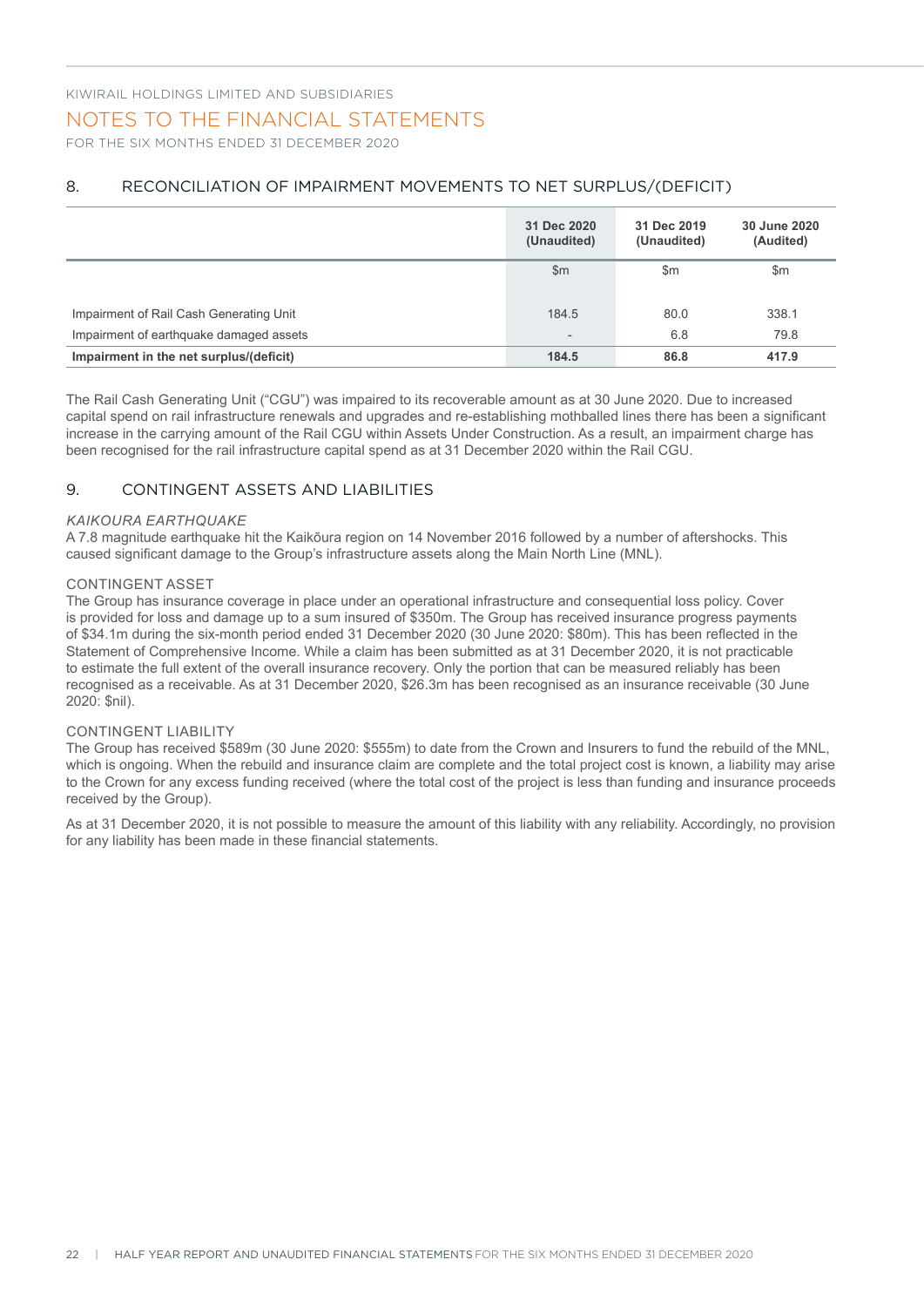#### KEY PERFORMANCE INDICATORS

STATEMENT OF CORPORATE INTENT COMPARISONS\*

|                                                                                              | 6 months ended<br>31 Dec 2020<br><b>Actuals</b>                | <b>FY21 Plan</b>                                                   |
|----------------------------------------------------------------------------------------------|----------------------------------------------------------------|--------------------------------------------------------------------|
| <b>FINANCIAL</b>                                                                             |                                                                |                                                                    |
| Revenue (\$million)                                                                          | 354                                                            | 608-620                                                            |
| Operating surplus (\$million) [Reported]                                                     | 57                                                             | $5 - 20$                                                           |
| Operating surplus ratio (%)                                                                  | 16                                                             | $1 - 3$                                                            |
| Freight NTK carried (million)                                                                | 2,075                                                          | 4,140                                                              |
| Yield of property portfolio (%)                                                              | 6                                                              | $\overline{7}$                                                     |
| <b>RELATIONSHIP</b>                                                                          |                                                                |                                                                    |
| Commuter journeys enabled (million)                                                          | 10.5                                                           | 29                                                                 |
| Tourist passengers carried (million)                                                         | 0.3                                                            | 0.6                                                                |
| Number of new partnerships (number)                                                          | $\overline{4}$                                                 | 8                                                                  |
| <b>ASSETS</b>                                                                                |                                                                |                                                                    |
| Capital expenditure - BAU (\$million)                                                        | 113                                                            | 288                                                                |
| OTP - Freight Premier (%)                                                                    | 86                                                             | 90                                                                 |
| Reliability - locomotive MDBF (thousand kms)                                                 | 55                                                             | 40                                                                 |
| OTP – Interislander – arrival within 15 mins of scheduled time (%)                           | 84                                                             | 92                                                                 |
| Reliability – ship services to advertised sailings (%)                                       | 99                                                             | 99                                                                 |
| Locomotive availability (%)                                                                  | 80                                                             | 80                                                                 |
| Capital expenditure - strategic projects (\$million)                                         | 295                                                            | 958                                                                |
| Average age of rolling stock - locomotives (years)                                           | 25.5                                                           | 25.5                                                               |
| Average age of rolling stock - wagons (years)                                                | 24.4                                                           | 25.3                                                               |
| Average sleeper condition<br>(1-meets code requirements - 5-does not meet code requirements) | 2.18                                                           | 2.02                                                               |
| Average rail condition<br>(1-meets code requirements - 5-does not meet code requirements)    | 2.14                                                           | 2.02                                                               |
| Achievement of major milestones                                                              | Letter of intent<br>Request for proposal<br>On track June 2021 | Award ship contract<br>Award loco contract<br>Complete MNL rebuild |
| <b>PEOPLE</b>                                                                                |                                                                |                                                                    |
| Employee Net Promoter Score (number)                                                         | 27                                                             | 25                                                                 |
| Grow our younger employee demographic (% of total workforce)                                 | 17                                                             | 15                                                                 |
| Women in the workforce (%)                                                                   | 18                                                             | 18                                                                 |

\* Refer to Statement of Corporate Intent 2021-2023 for definitions of performance measures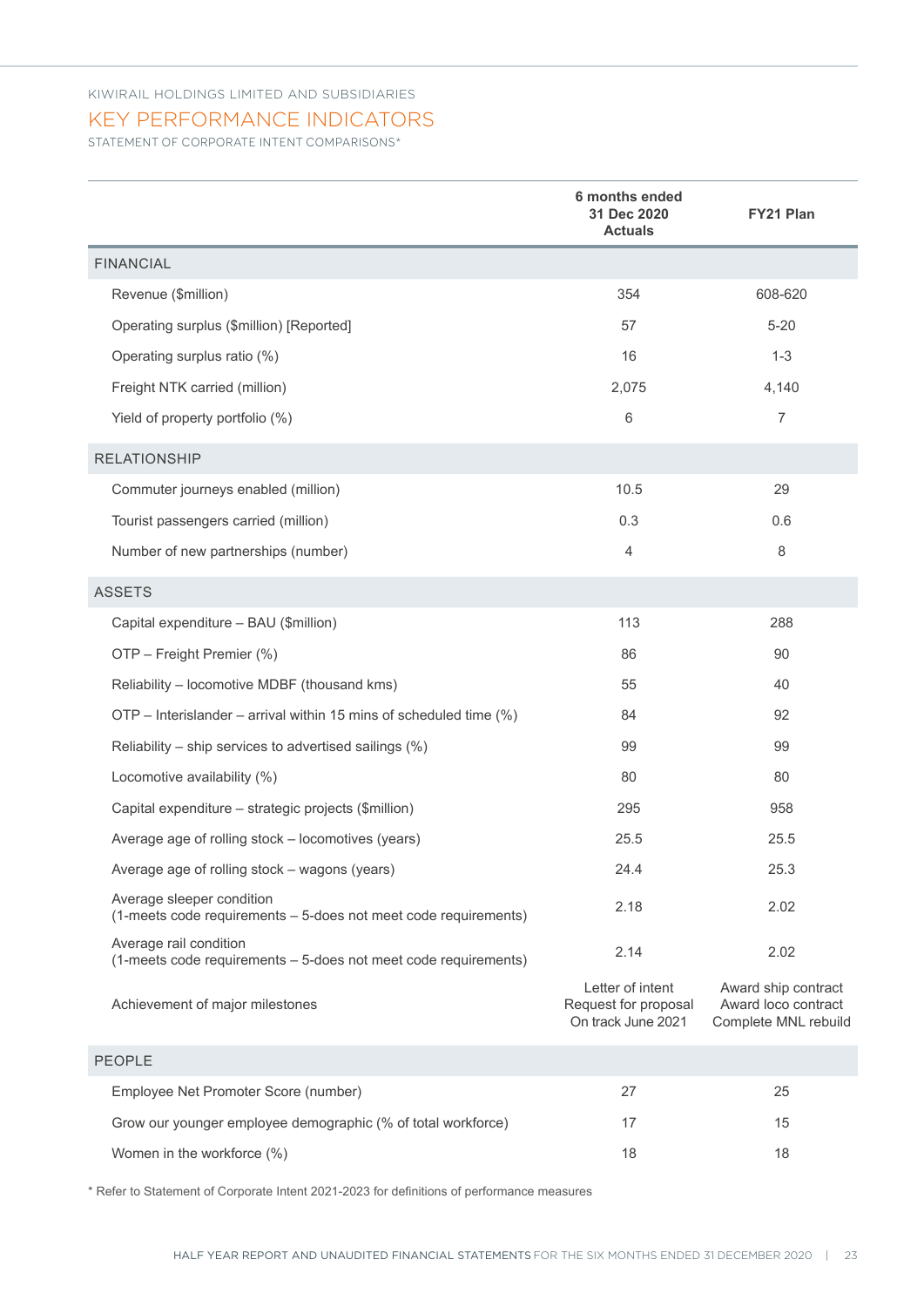#### KEY PERFORMANCE INDICATORS

STATEMENT OF CORPORATE INTENT COMPARISONS\*

|                                                                                              | 6 months ended<br>31 Dec 2020<br><b>Actuals</b> | <b>FY21 Plan</b> |
|----------------------------------------------------------------------------------------------|-------------------------------------------------|------------------|
| PEOPLE (cont.)                                                                               |                                                 |                  |
| Safety, Health & Environment work conversations & critical control<br>verifications (number) | 12,482                                          | 21,000           |
| Safety, Health & Environment hazard and near miss reporting<br>(number)                      | 1,189                                           | 3,322            |
| Safety, Health & Environment high risk events (number)                                       | 48                                              | 302              |
| Total Recordable Injury Frequency Rate (number)                                              | 26.4                                            | 25.4             |
| <b>SKILLS &amp; KNOW-HOW</b>                                                                 |                                                 |                  |
| Benefits realised through our digital programme (\$million)                                  | 0.9                                             | 2.9              |
| E-learning programmes run (number)                                                           | 19,892                                          | 22,500           |
| <b>ENVIRONMENT</b>                                                                           |                                                 |                  |
| GHG emissions per NTK (grams)                                                                | 27.7                                            | 28.1             |
| Truck avoidance (million)                                                                    | 0.55                                            | 1.16             |

| <b>REQUIRED INFORMATION</b>                                           | 6 months ended<br>31 Dec 2020<br><b>Actual</b> | 30 June 2021<br><b>Target</b> |
|-----------------------------------------------------------------------|------------------------------------------------|-------------------------------|
| <b>SHAREHOLDER RETURN MEASURES</b>                                    |                                                |                               |
| Total shareholder return                                              | n/a                                            | n/a                           |
| Return on average equity (%)                                          | 2                                              | (16)                          |
| PROFITABILITY/EFFICIENCY MEASURES                                     |                                                |                               |
| Return on average capital employed (%)                                | 1                                              | (14)                          |
| Operating margin (%)                                                  | 16                                             | $1 - 3$                       |
| LEVERAGE/SOLVENCY MEASURES                                            |                                                |                               |
| Shareholders' funds to total assets (%) (closing equity/total assets) | 76                                             | 80                            |
| Gearing ratio - net (%) (net debt/closing equity)                     | (28)                                           | 7                             |
| Interest cover (operating surplus/net finance costs)                  | (131.1)                                        | 2.3                           |
| Solvency (current assets/current liabilities)                         | 2.21                                           | 1.80                          |

\* Refer to Statement of Corporate Intent 2021-2023 for definitions of performance measures